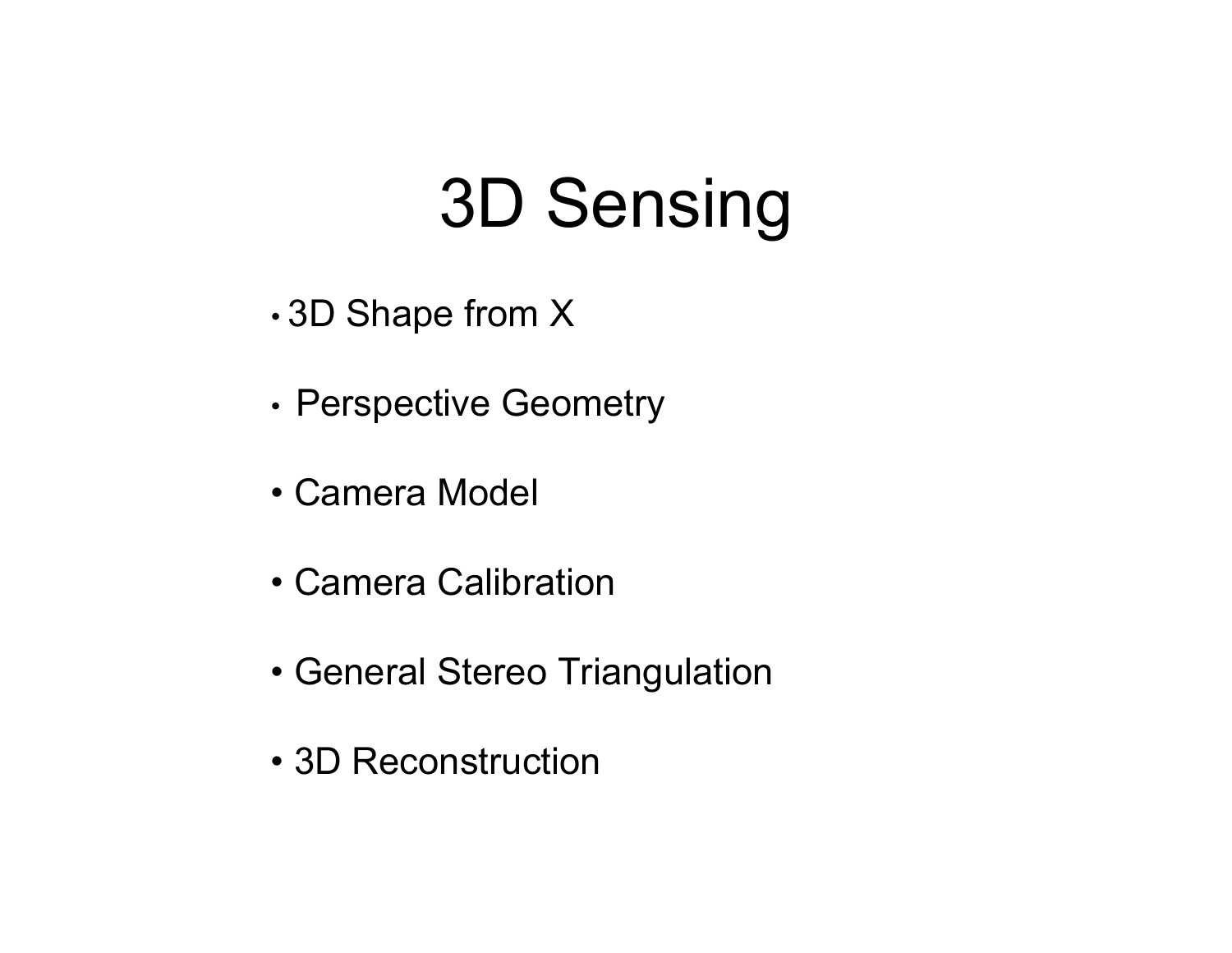# 3D Shape from X



- silhouette
- $\bullet$  texture

#### mainly research

- stereo
- light striping
- motion

used in practice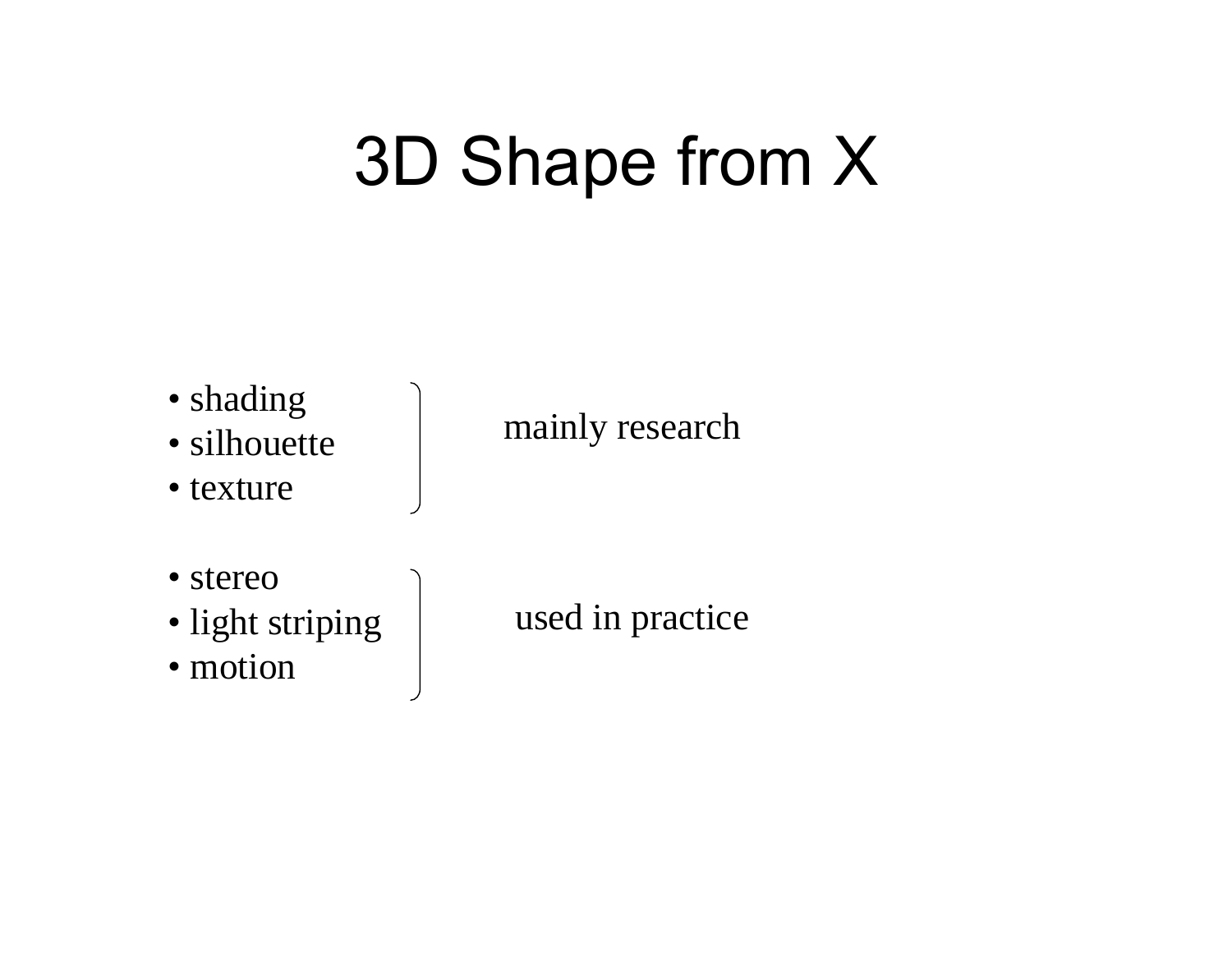# Perspective Imaging Model: 1D



This is the axis of the real image plane.

O is the center of projection.

This is the axis of the frontimage plane, which we use.

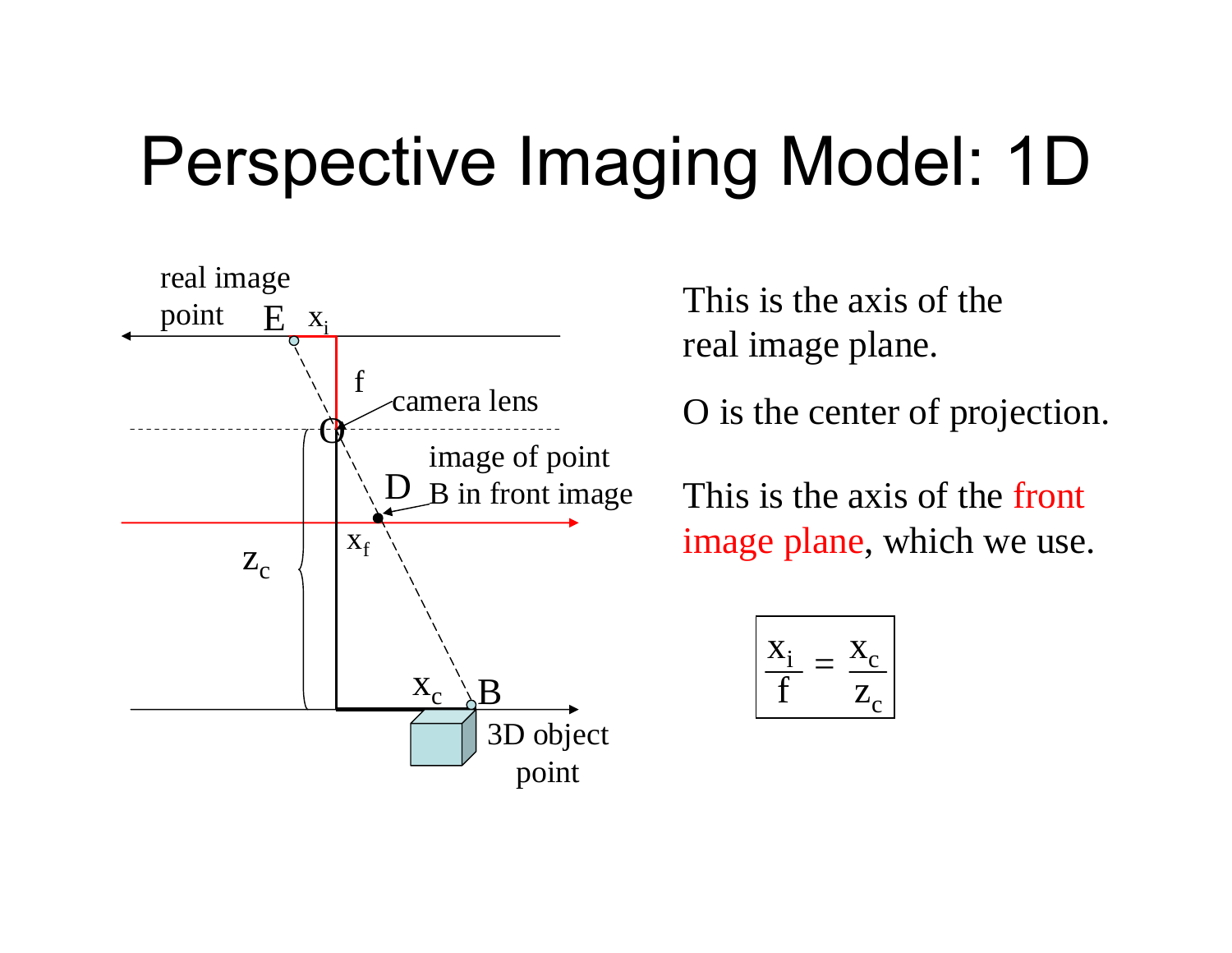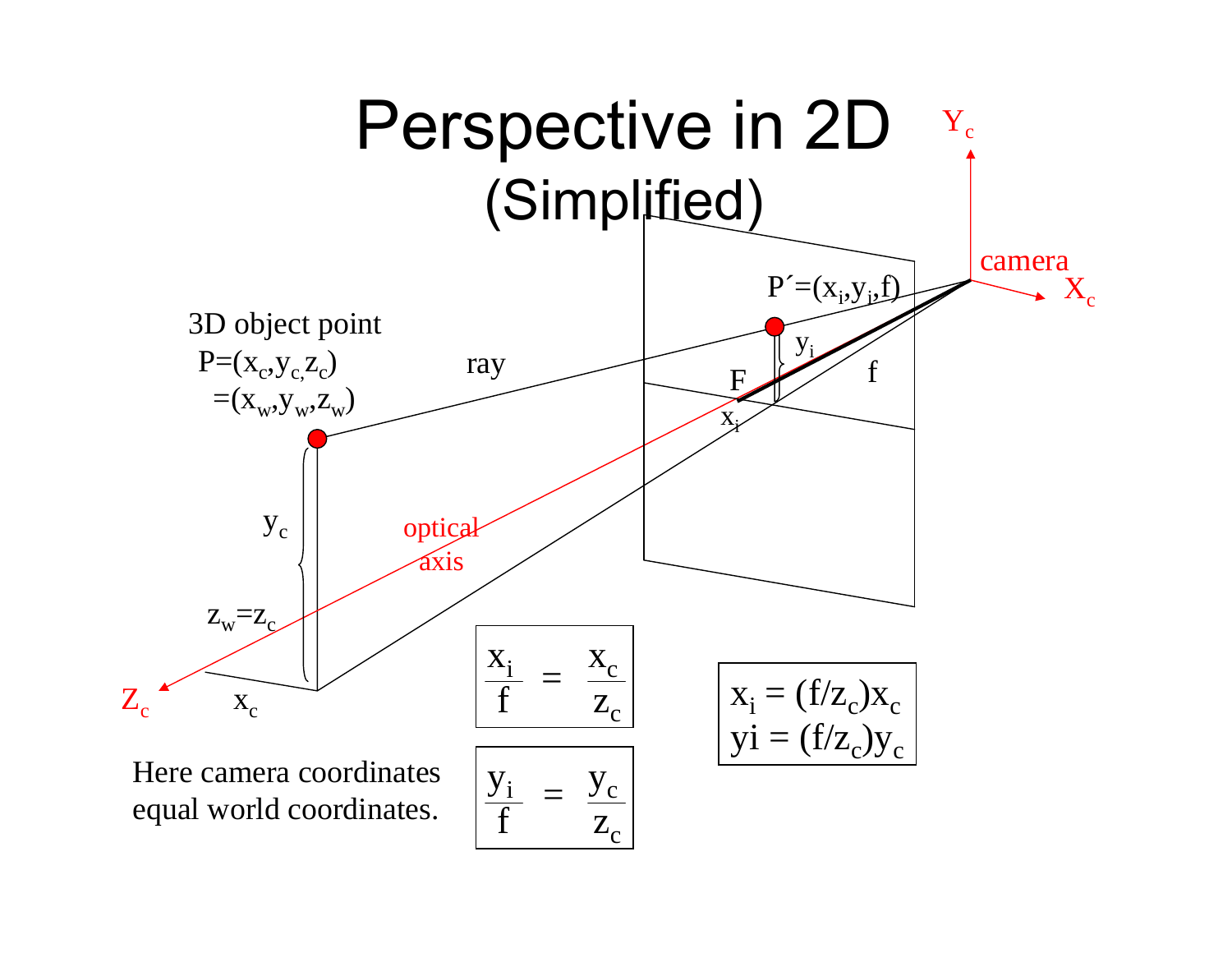#### 3D from Stereo 3D point  $\bullet$



disparity: the difference in image location of the same 3D point when projected under perspective to two different cameras.

$$
d = x_{left} - x_{right}
$$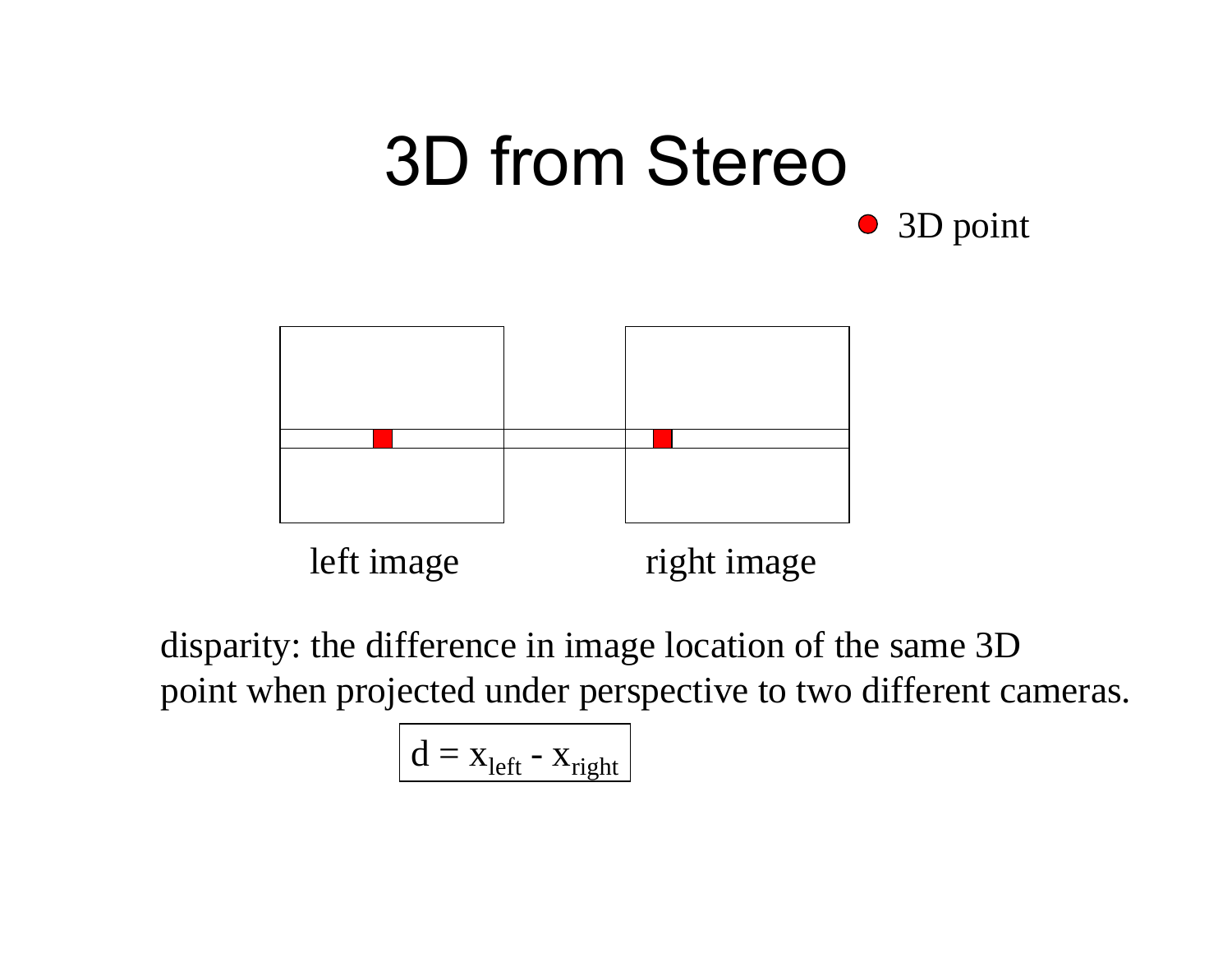# Depth Perception from Stereo Simple Model: Parallel Optic Axes

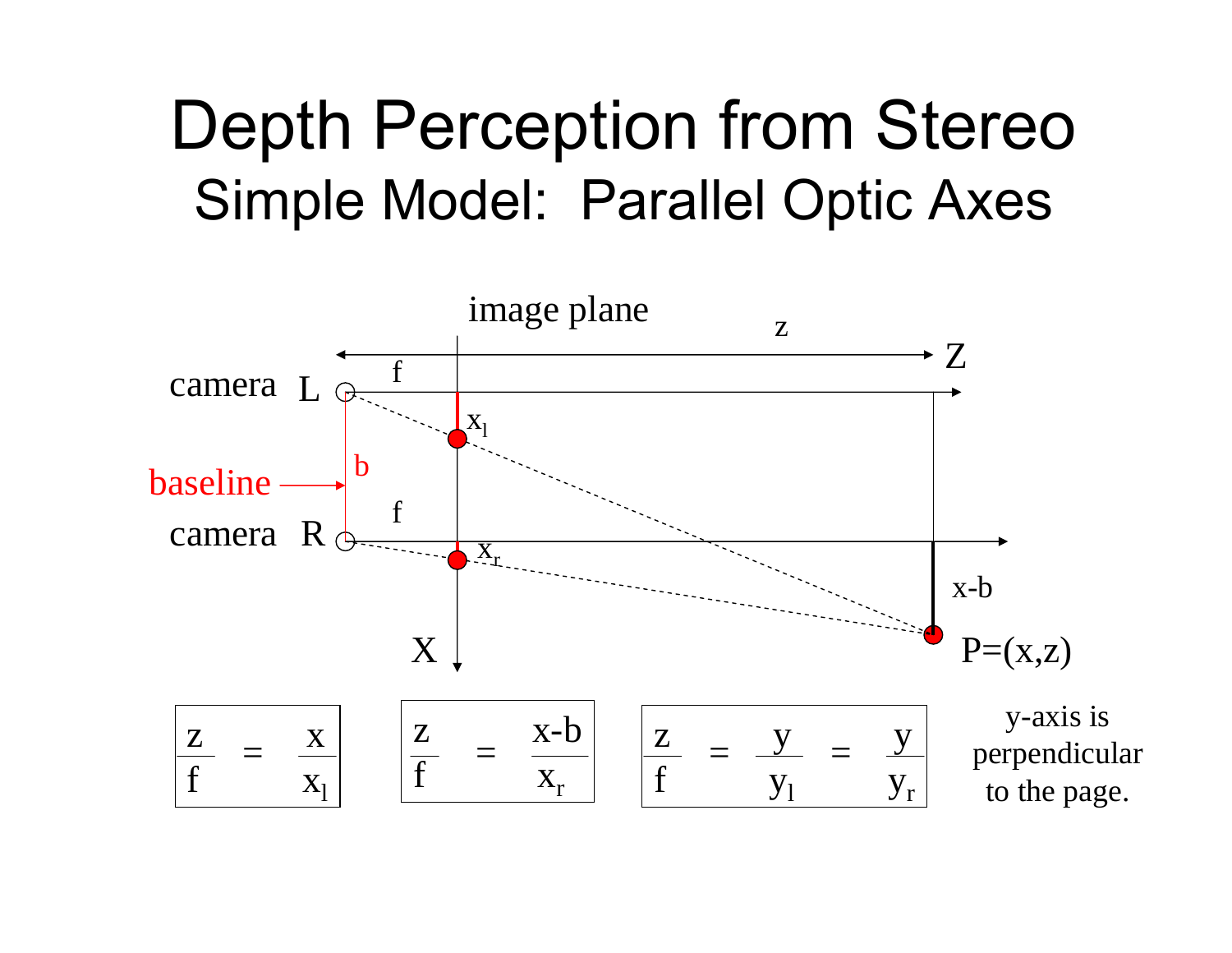# Resultant Depth Calculation

For stereo cameras with parallel optical axes, focal length f, baseline b, corresponding image points  $(x_1, y_1)$  and  $(x_r, y_r)$ with disparity d:

$$
z = f * b / (x_1 - x_r) = f * b/d
$$
  

$$
x = x_1 * z/f \text{ or } b + x_r * z/f
$$
  

$$
y = y_1 * z/f \text{ or } y_r * z/f
$$

This method ofdetermining depth from disparity is called **triangulation.**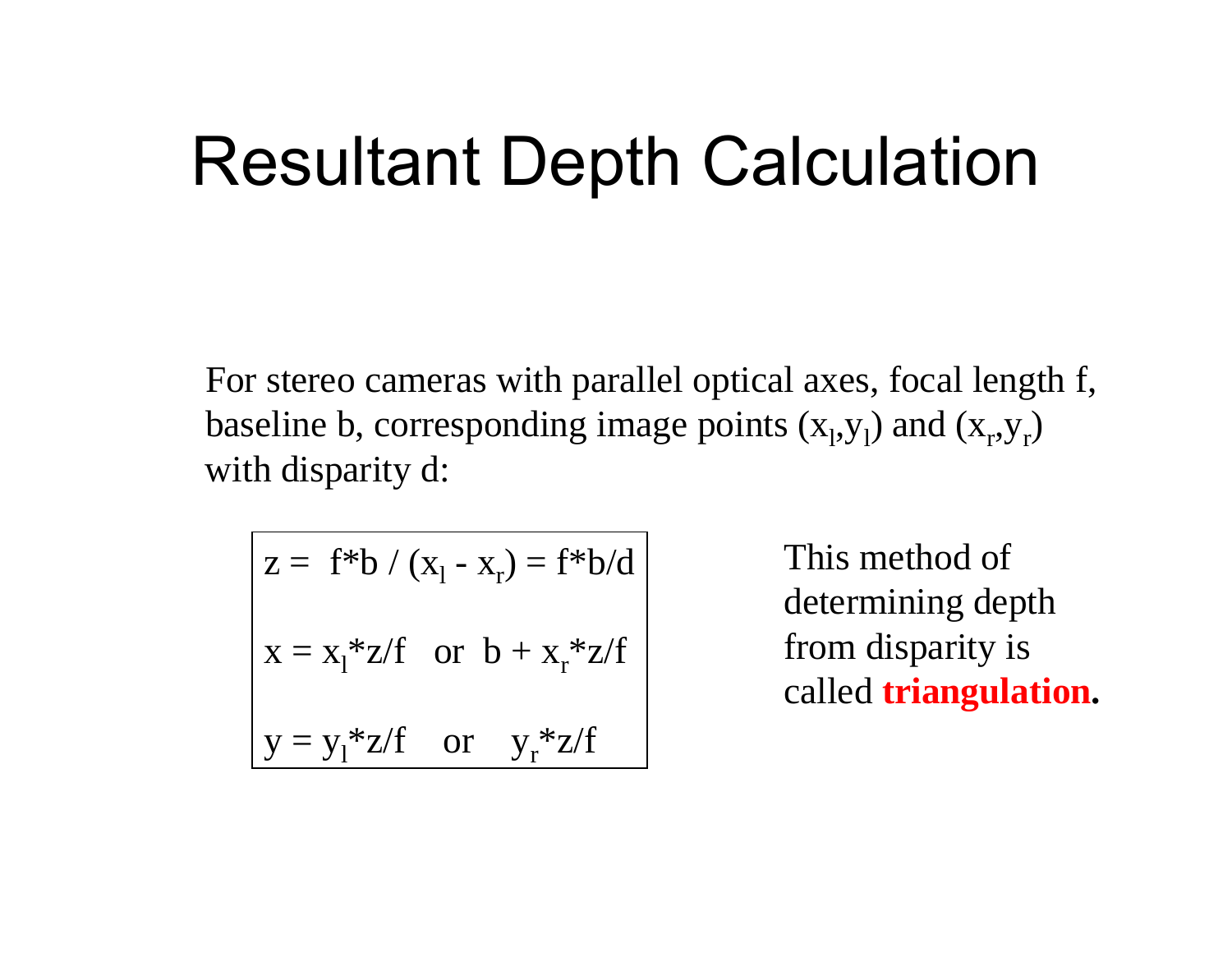# Finding Correspondences

- If the correspondence is correct, triangulation works **VERY** well.
- But correspondence finding is not perfectly solved. (What methods have we studied?)
- For some very specific applications, it can be solved for those specific kind of images, e.g. windshield of a car.

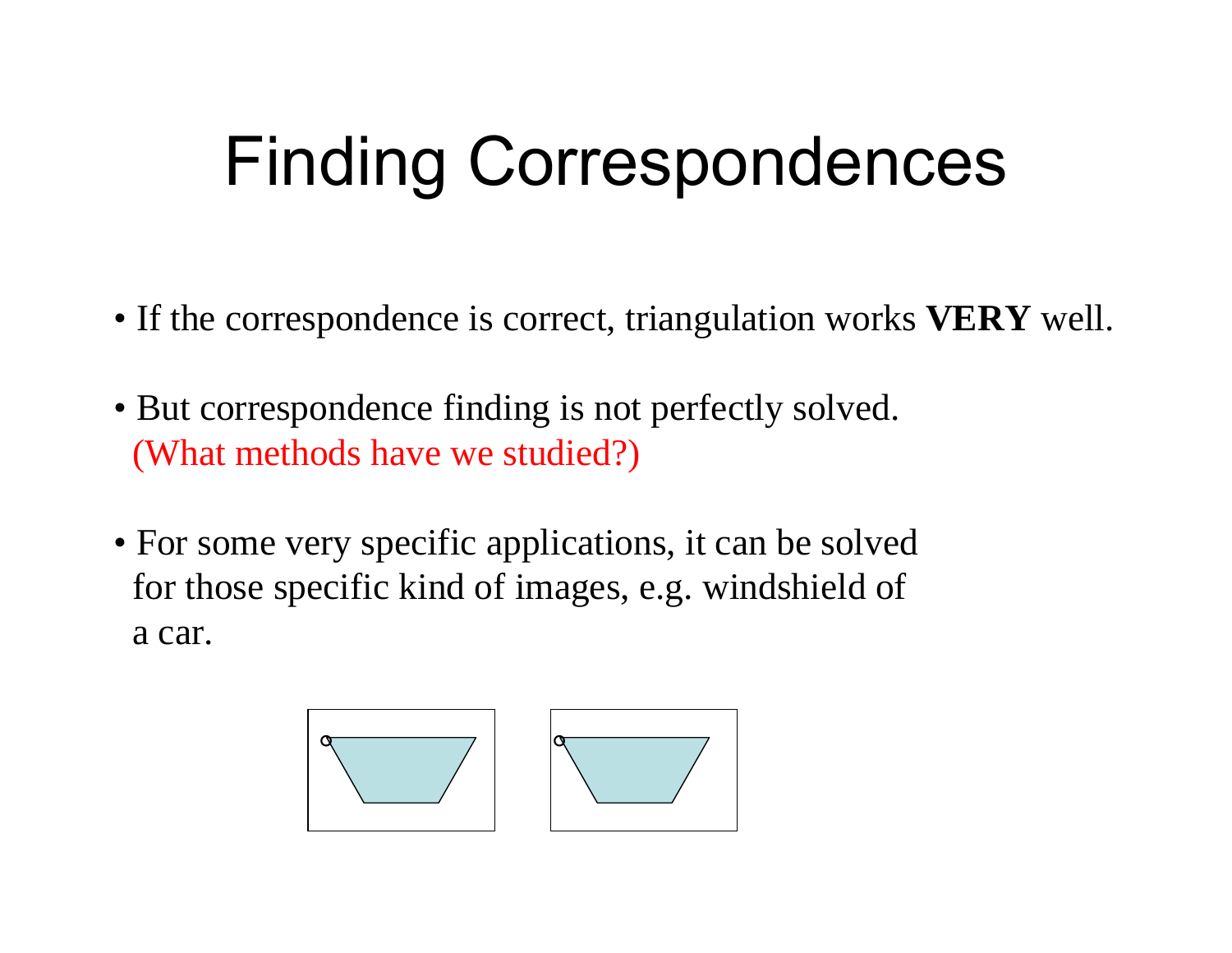# 3 Main Matching Methods

1. Cross correlation using small windows.



2. Symbolic feature matching, usually using segments/corners.





sparse

3. Use the newer interest operators, ie. SIFT.

sparse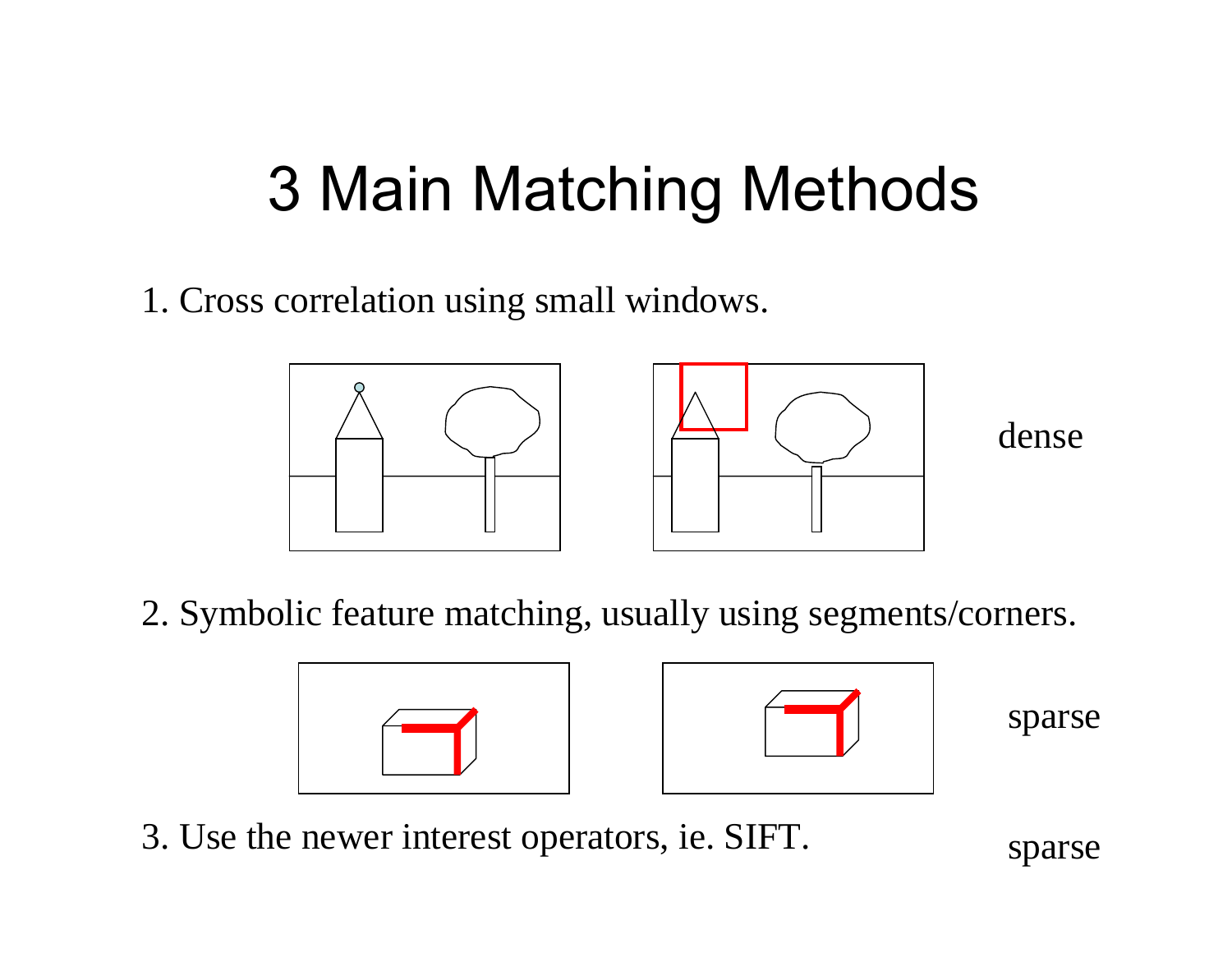# Epipolar Geometry Constraint: 1. Normal Pair of Images

The epipolar plane cuts through the image plane(s) forming 2 epipolar lines. P



The match for  $P_1$  (or  $P_2$ ) in the other image, must lie on the same epipolar line.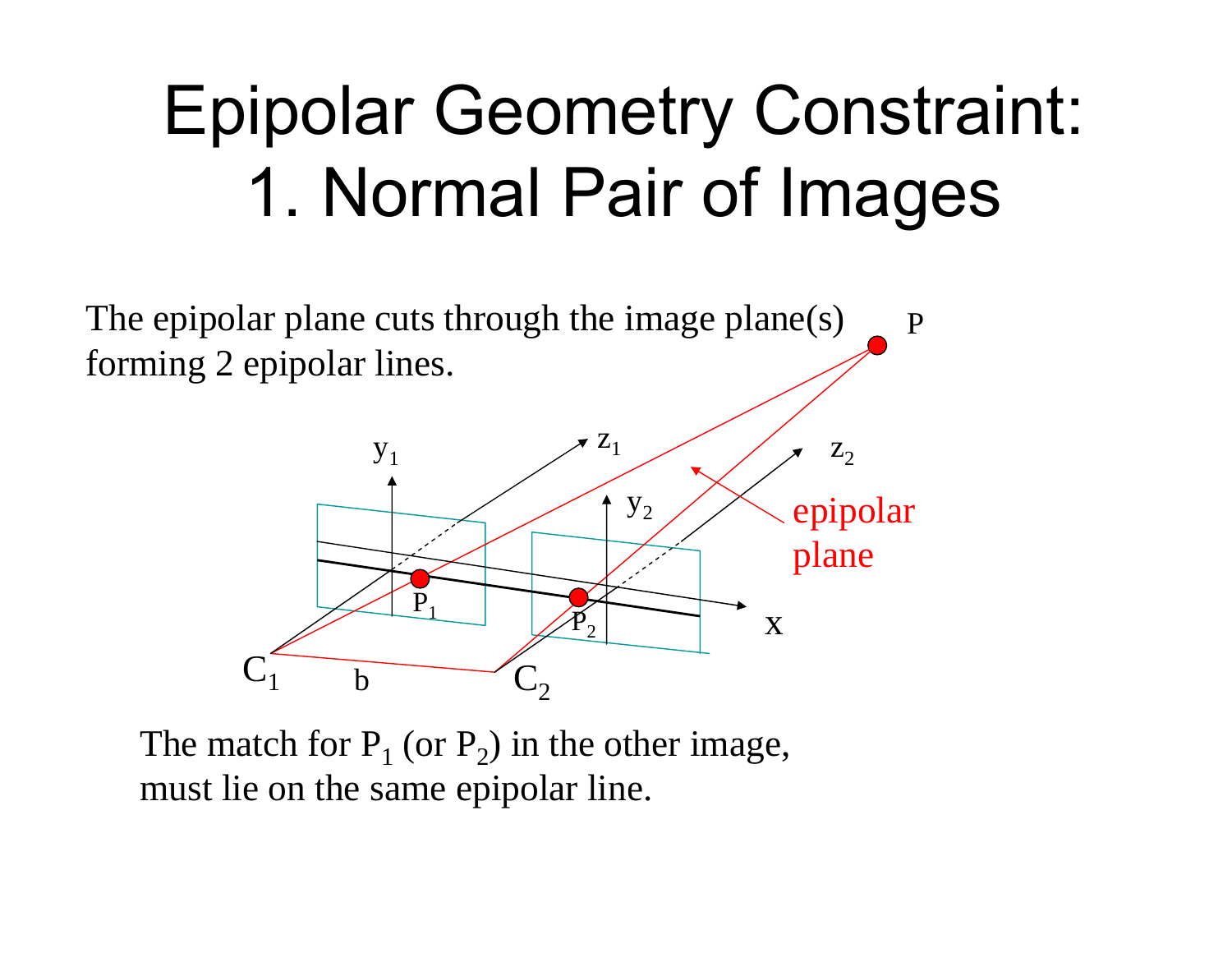# Epipolar Geometry: General Case

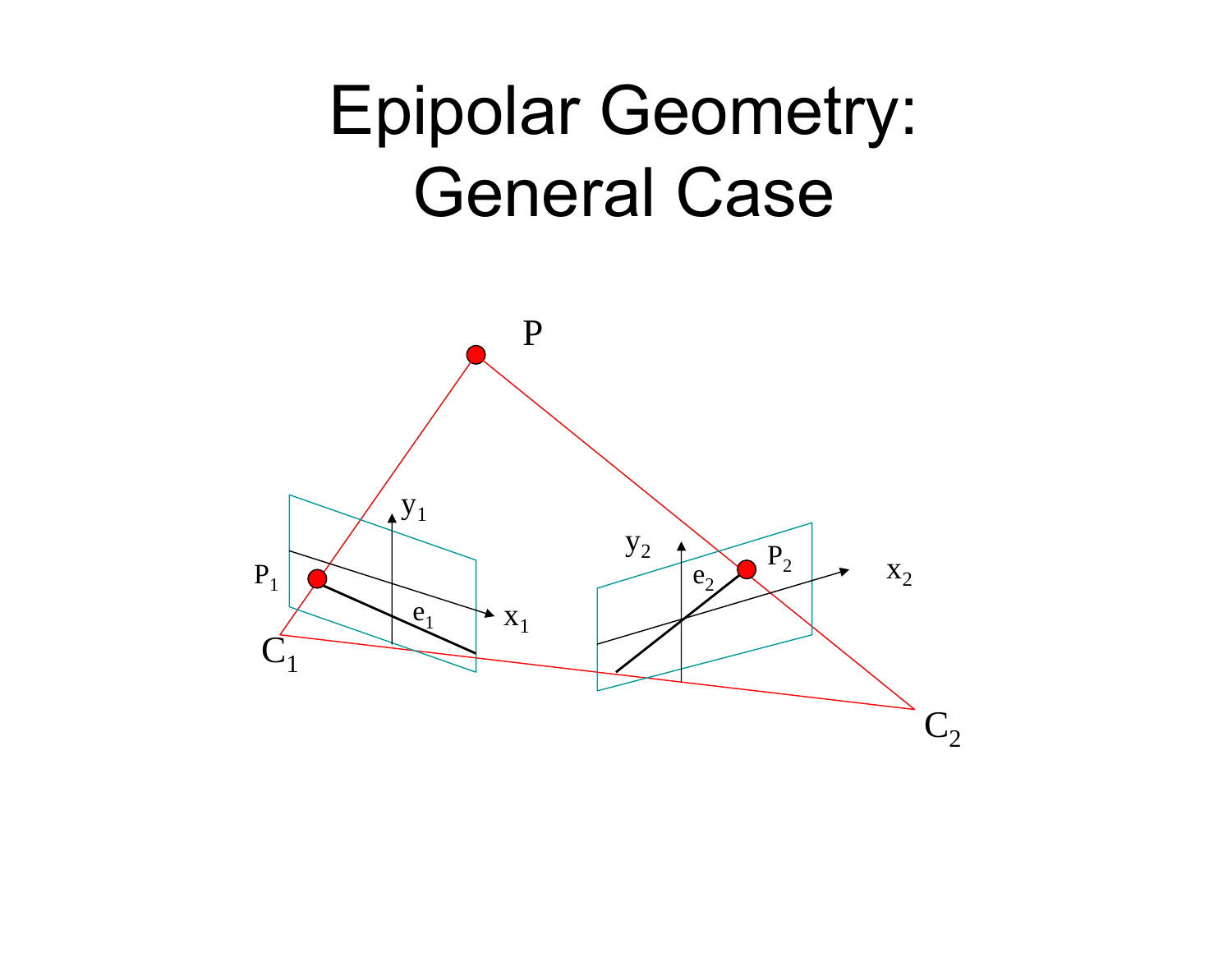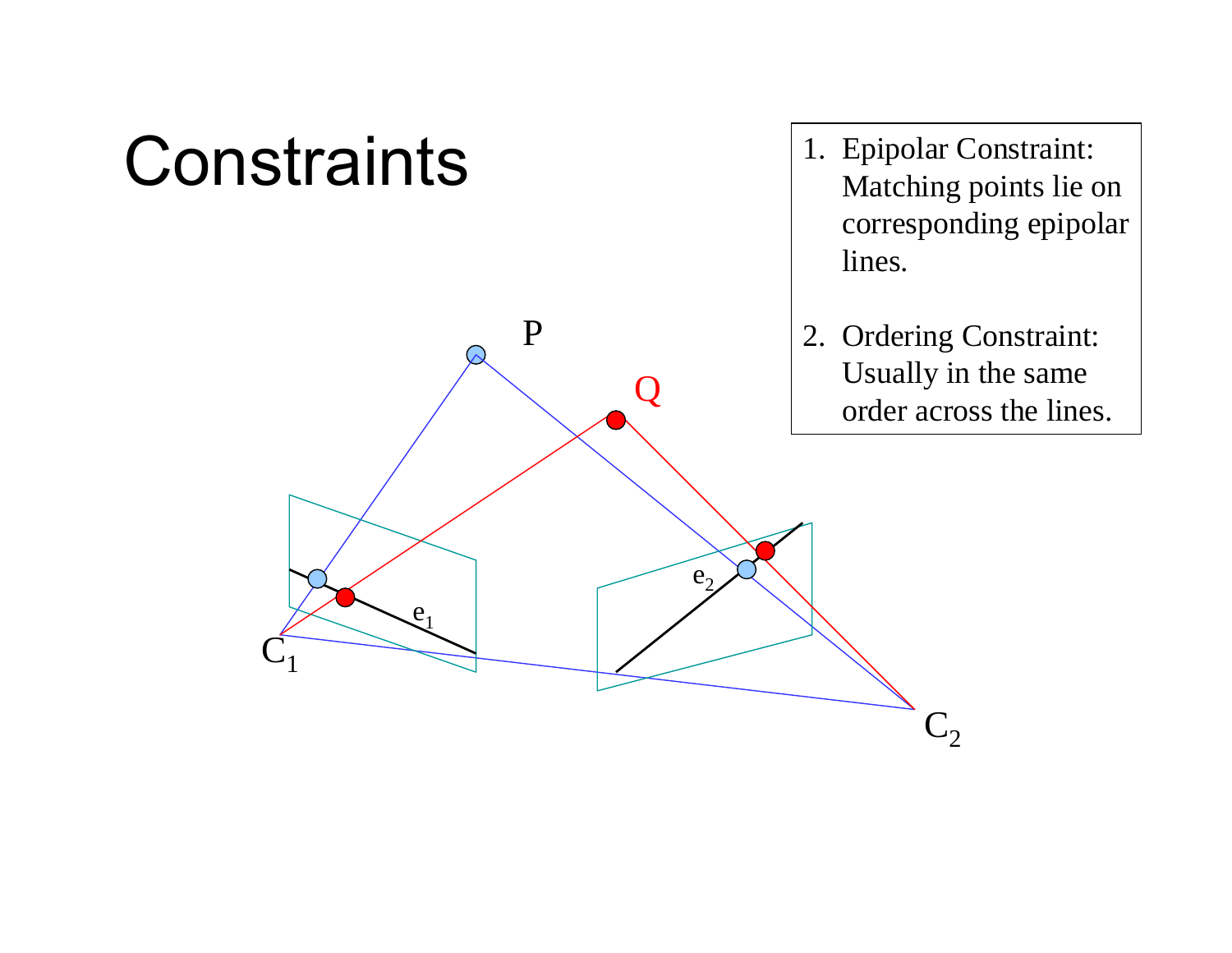# Structured Light

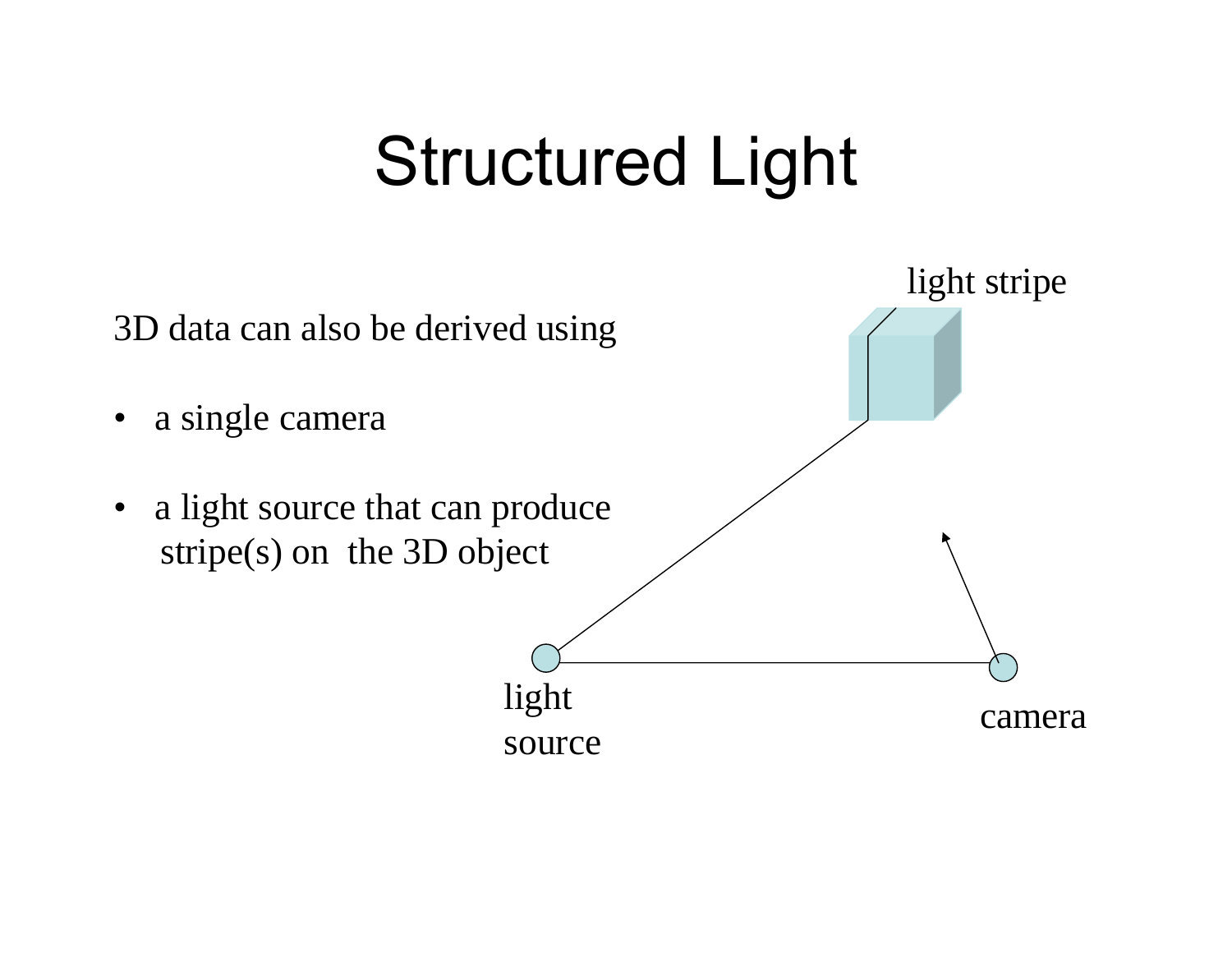# Structured Light 3D Computation

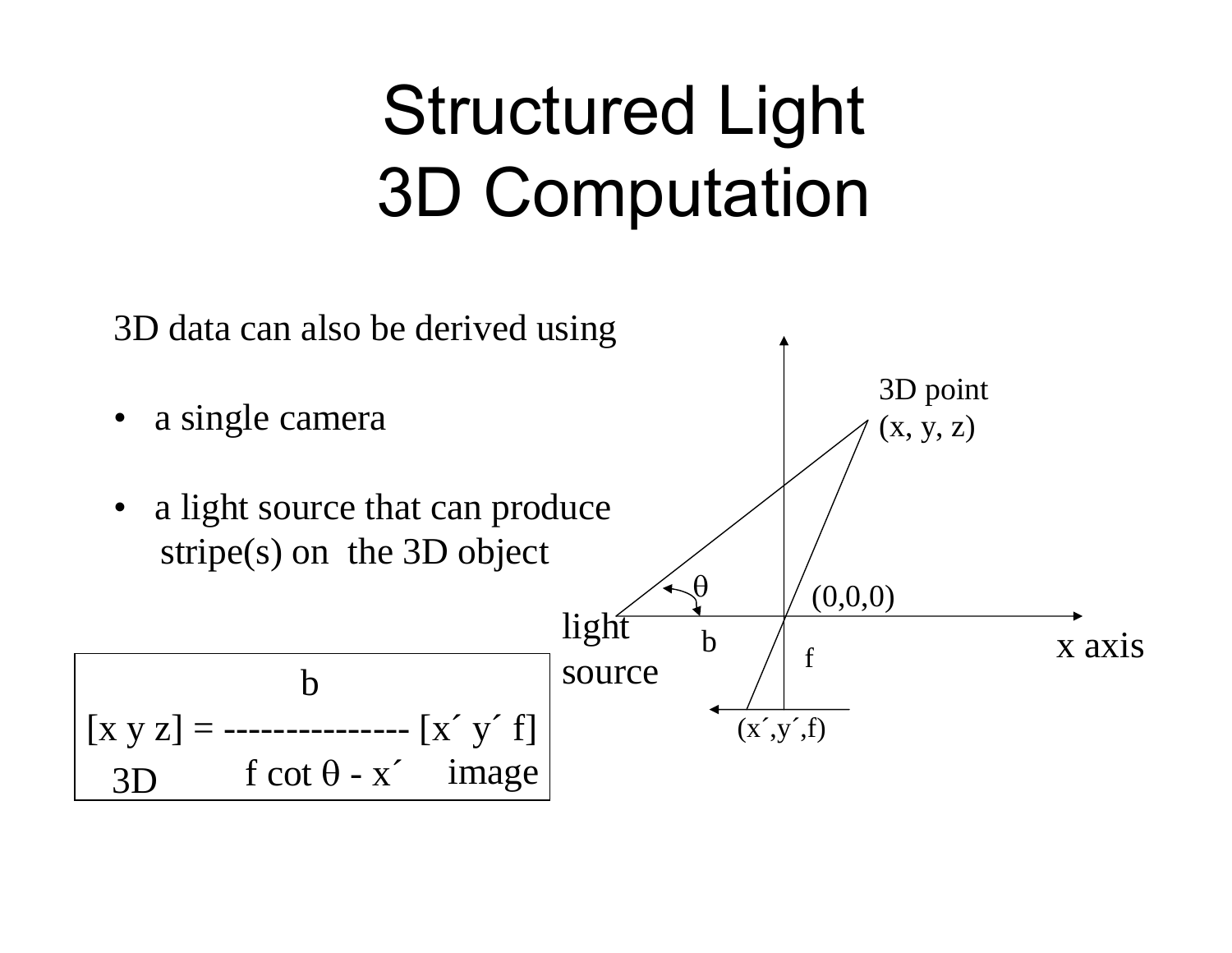# Depth from Multiple Light Stripes



#### What are these objects?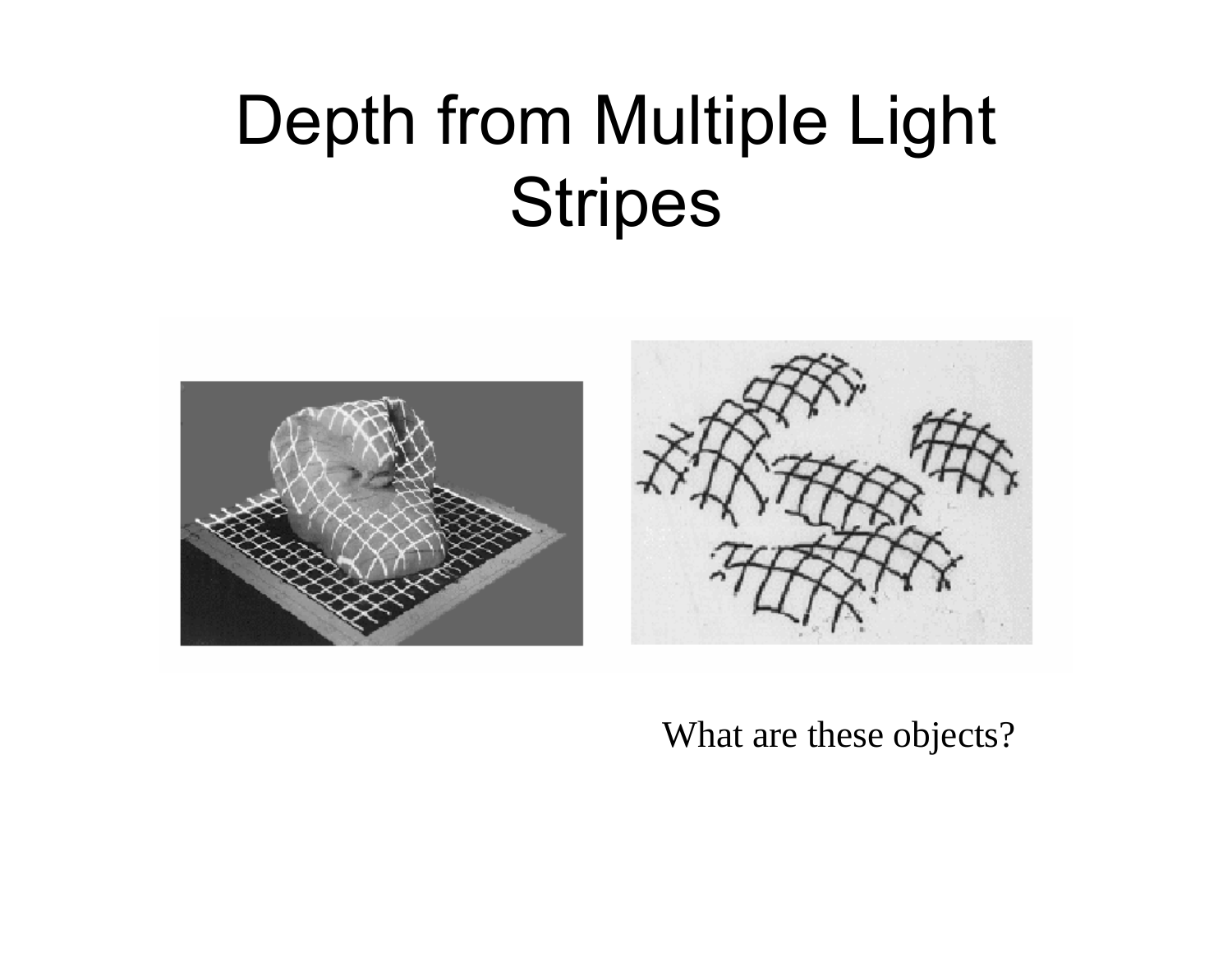# Our (former) System 4-camera light-striping stereo



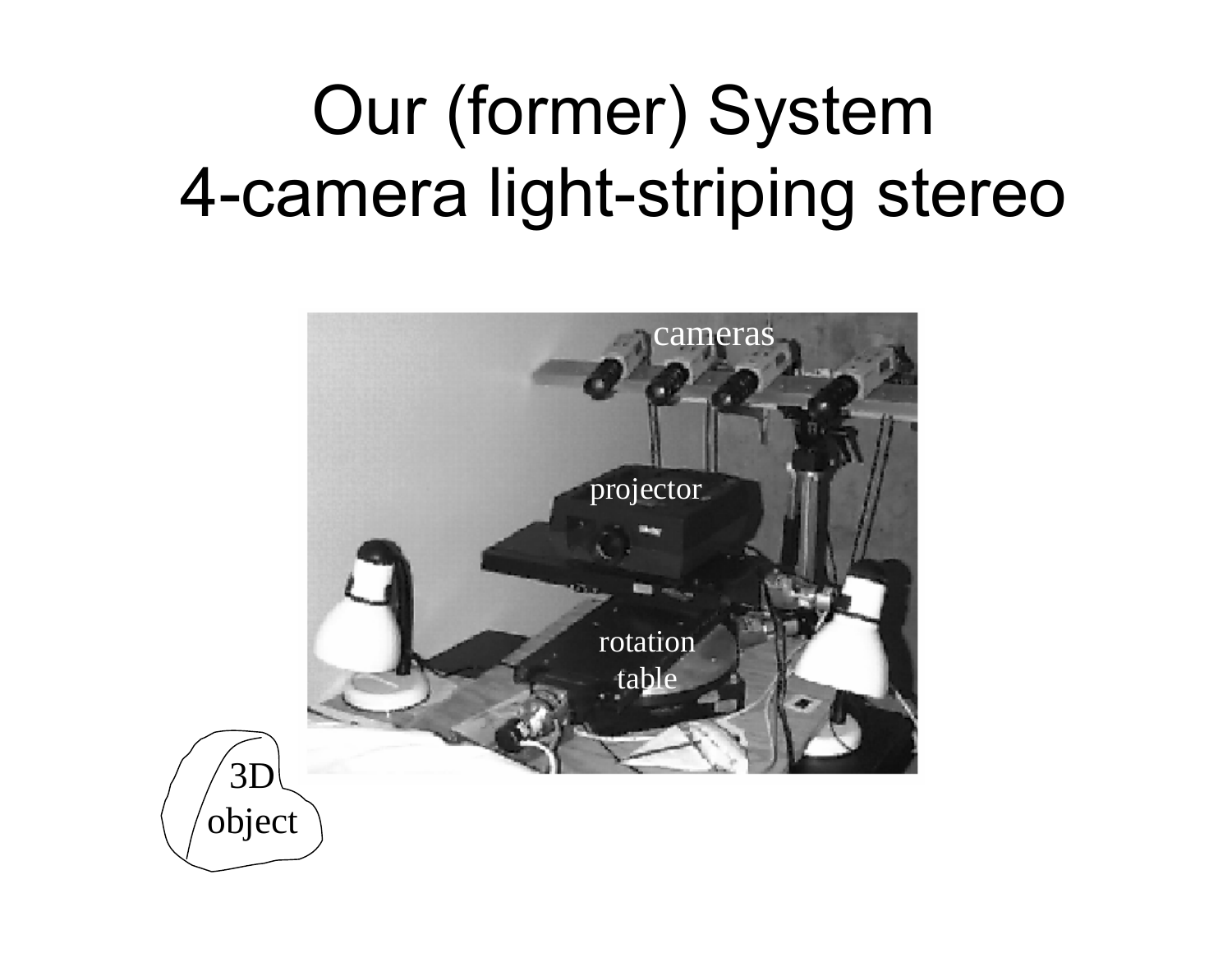## Camera Model: Recall there are 5 Different Frames of Reference

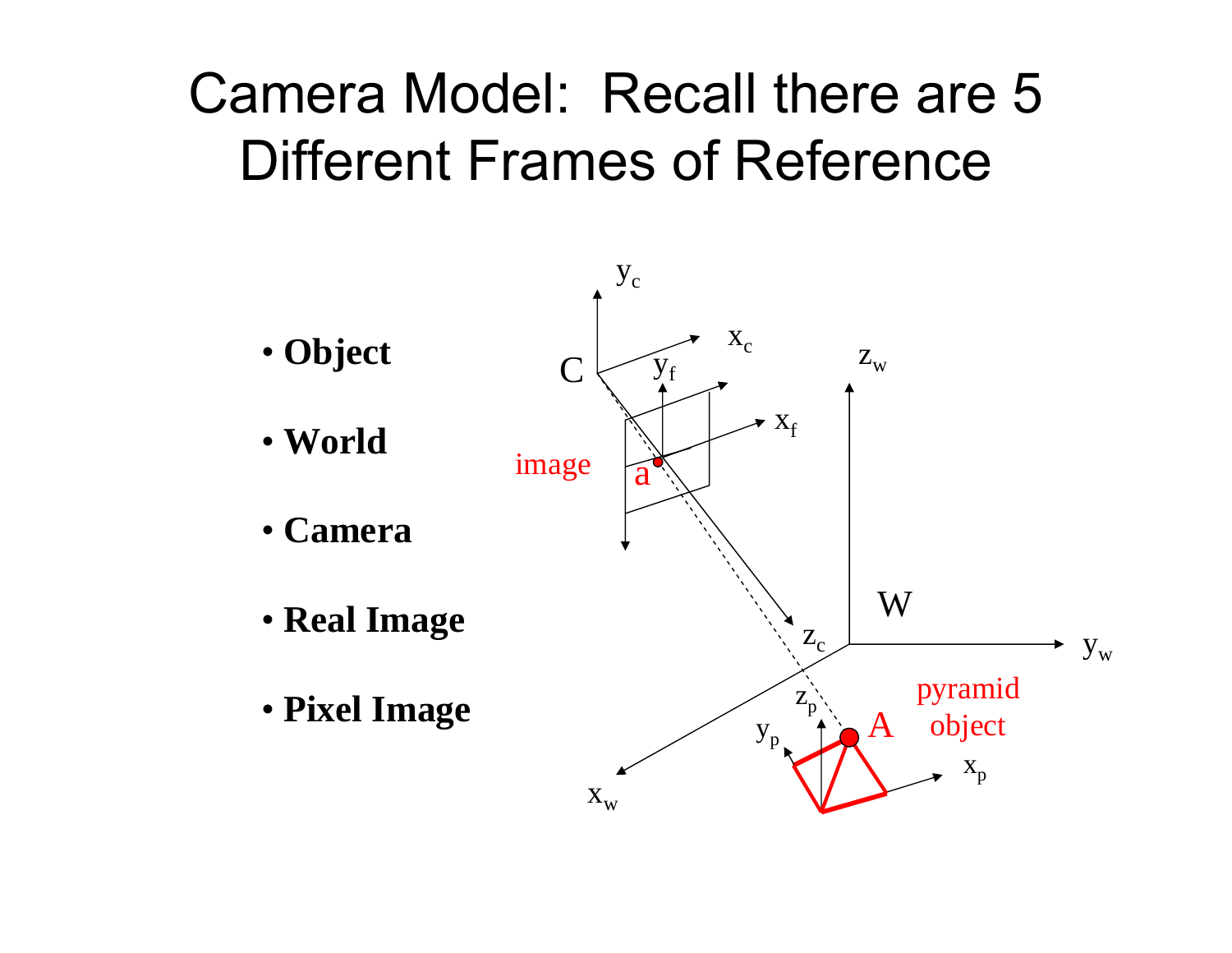# The Camera Model

How do we get an image point IP from a world point P?

$$
\begin{bmatrix}\ns IP_{r} \\
s IP_{c} \\
s\end{bmatrix} = \begin{bmatrix}\nc_{11} & c_{12} & c_{13} & c_{14} \\
c_{21} & c_{22} & c_{23} & c_{24} \\
c_{31} & c_{32} & c_{33} & 1\n\end{bmatrix} \begin{bmatrix}\nP_{x} \\
P_{y} \\
P_{z} \\
1\n\end{bmatrix}
$$
\nimage\n
$$
\begin{aligned}\n\text{image} \\
\text{connect} \\
\text{What's in C?}\n\end{aligned}
$$
\n
$$
\begin{aligned}\n\text{what's in C?}\n\end{aligned}
$$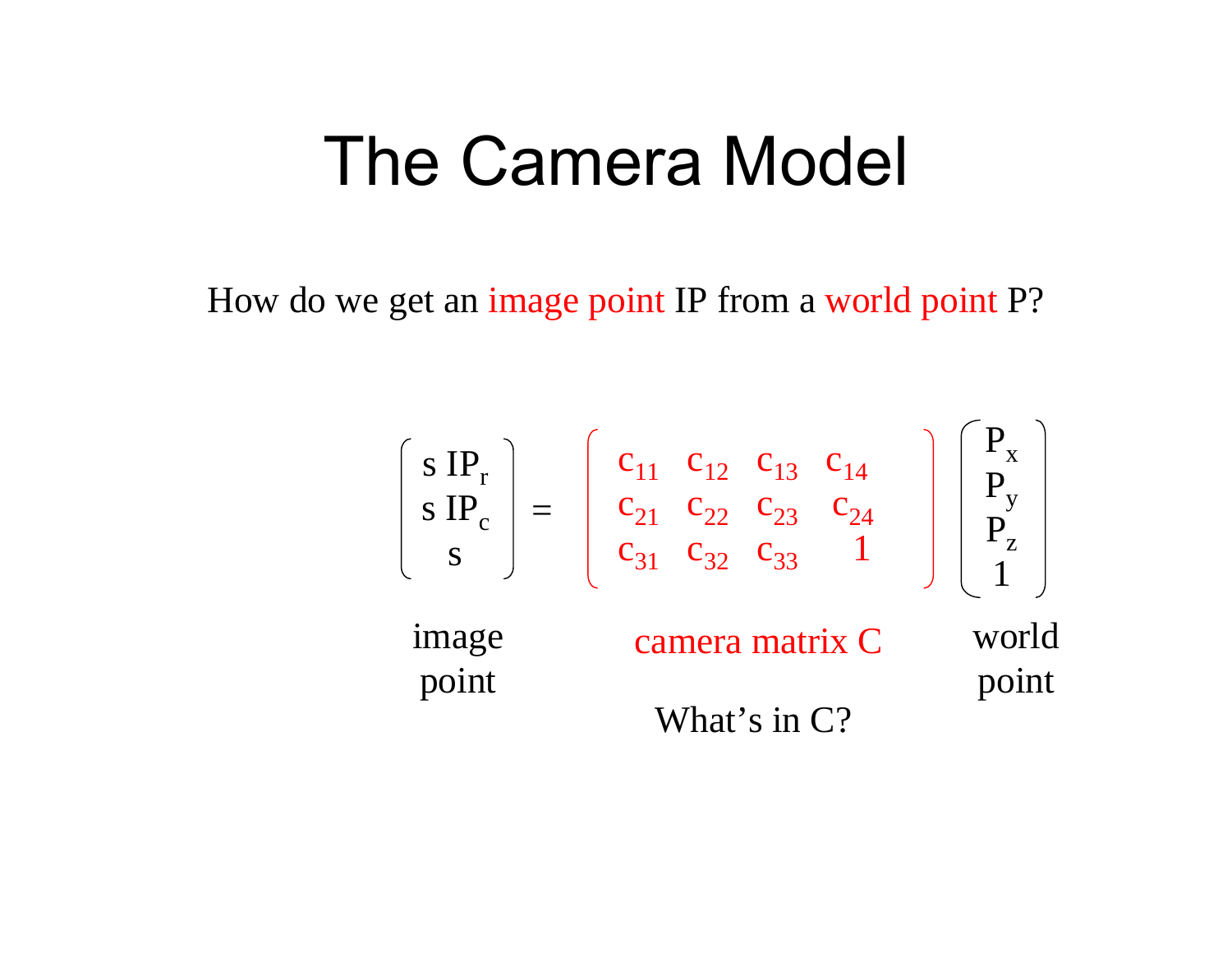The camera model handles the rigid body transformation from world coordinates to camera coordinates plus the perspective transformation to image coordinates.

1. 
$$
CP = TRWP
$$
2. 
$$
FP = \pi(f) CP
$$

Why is there not a scale factor here?

![](_page_18_Figure_3.jpeg)

$$
\left(\begin{array}{c}\n\text{s FP}_{\text{x}} \\
\text{s FP}_{\text{y}} \\
\text{s FP}_{\text{z}}\n\end{array}\right) =
$$

point

$$
\begin{array}{c}\n \text{s } \text{FP}_z \\
 \text{s} \\
 \text{inage} \\
 \text{inage}\n \end{array}\n \quad\n \begin{array}{c}\n 0 & 0 & 1 & 0 \\
 0 & 0 & 1 \text{ /f} \\
 \text{inage} \\
 \text{inage}\n \end{array}
$$

perspective transformation

 $1/f$  0

1 0 0 0

0 1 0 0

![](_page_18_Picture_7.jpeg)

3D point in cameracoordinates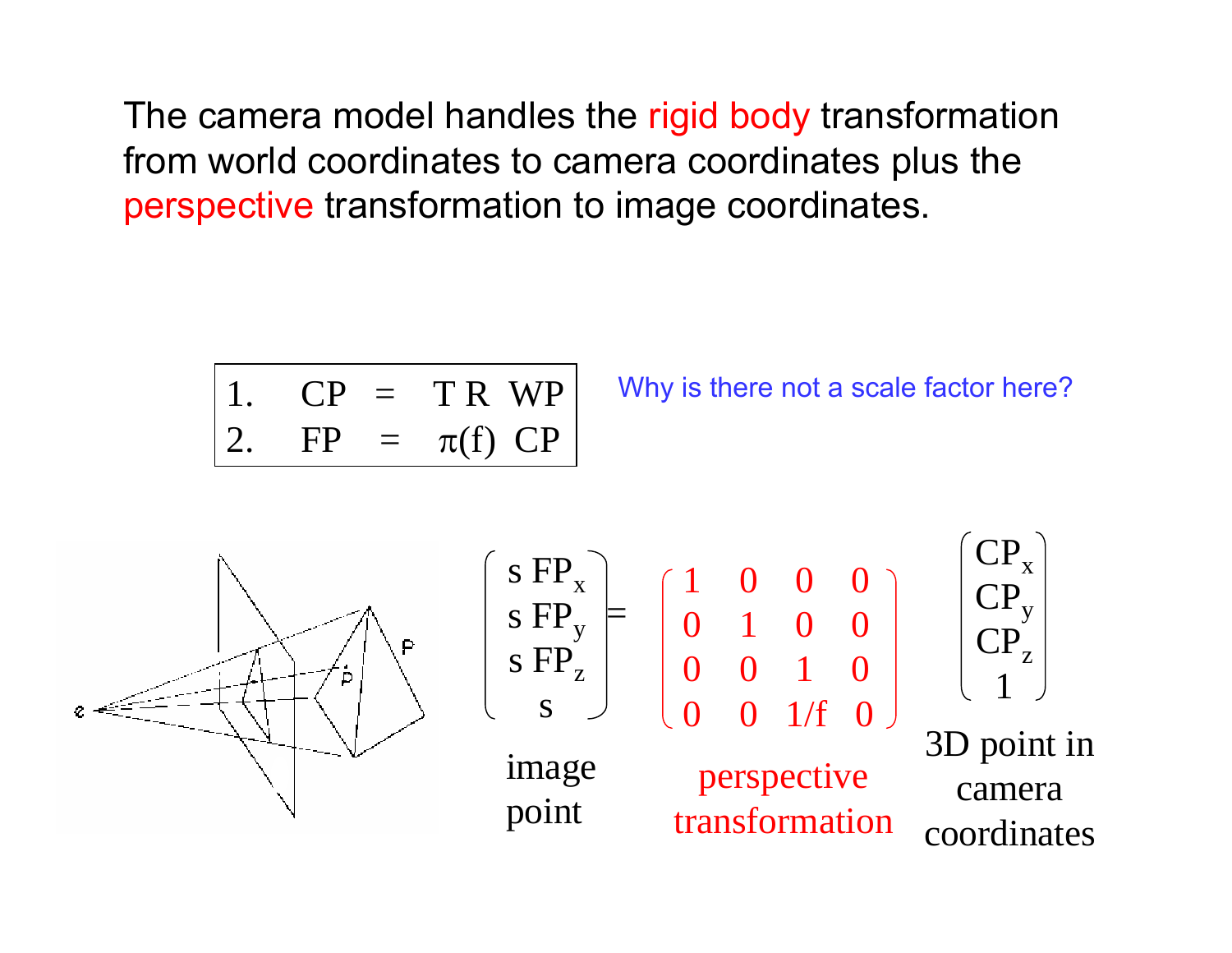# Camera Calibration

- In order work in 3D, we need to know the parameters of the particular camera setup.
- Solving for the camera parameters is called calibration.

![](_page_19_Figure_3.jpeg)

- intrinsic parameters are of the camera device
- extrinsic parameters are where the camera sits in the world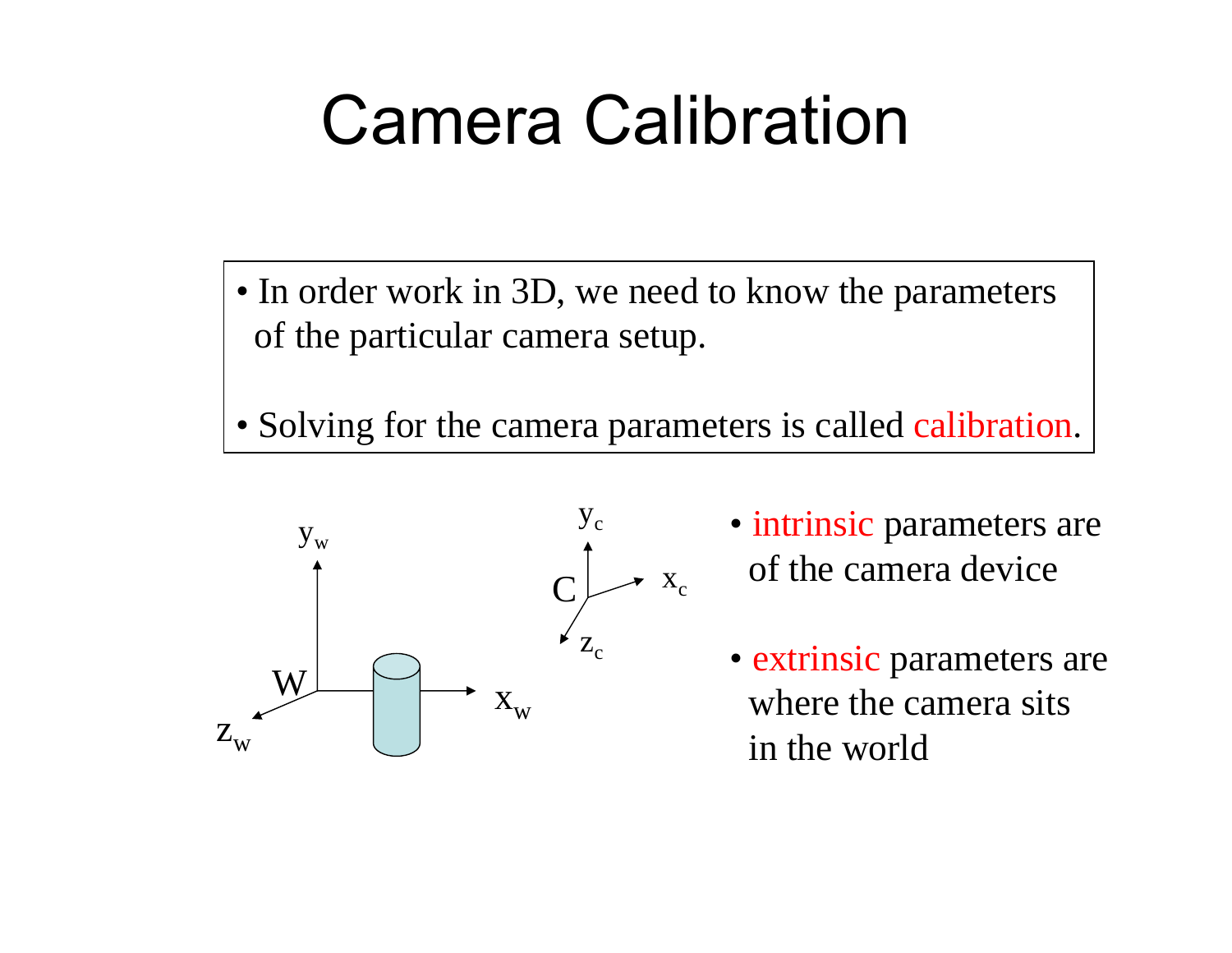# Intrinsic Parameters

- principal point  $(u_0, v_0)$
- scale factors  $(\rm d_{\rm x},\rm d_{\rm y})$
- aspect ratio distortion factor γ
- focal length f
- lens distortion factor κ (models radial lens distortion)

![](_page_20_Picture_6.jpeg)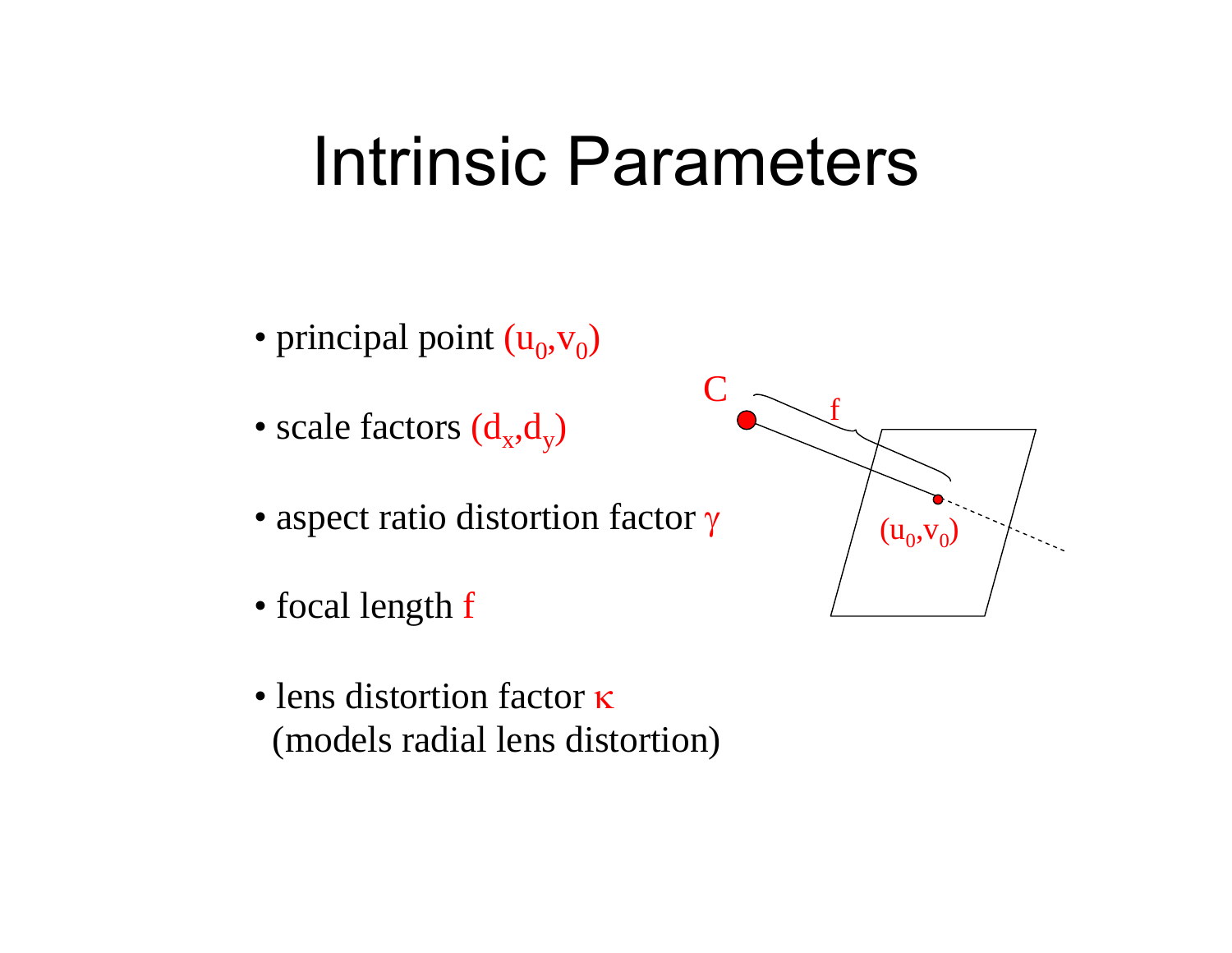# Extrinsic Parameters

- translation parameters  $\bm{{\mathsf{t}}} = [\bm{{\mathsf{t}}}_{{\mathsf{x}}}\ \ \bm{{\mathsf{t}}}_{{\mathsf{y}}}$  $\mathfrak{t}_{\mathrm{z}}$ ]
- rotation matrix

$$
R = \begin{bmatrix} r_{11} & r_{12} & r_{13} & 0 \\ r_{21} & r_{22} & r_{23} & 0 \\ r_{31} & r_{32} & r_{33} & 0 \\ 0 & 0 & 0 & 1 \end{bmatrix}
$$

 Are there really nine parameters?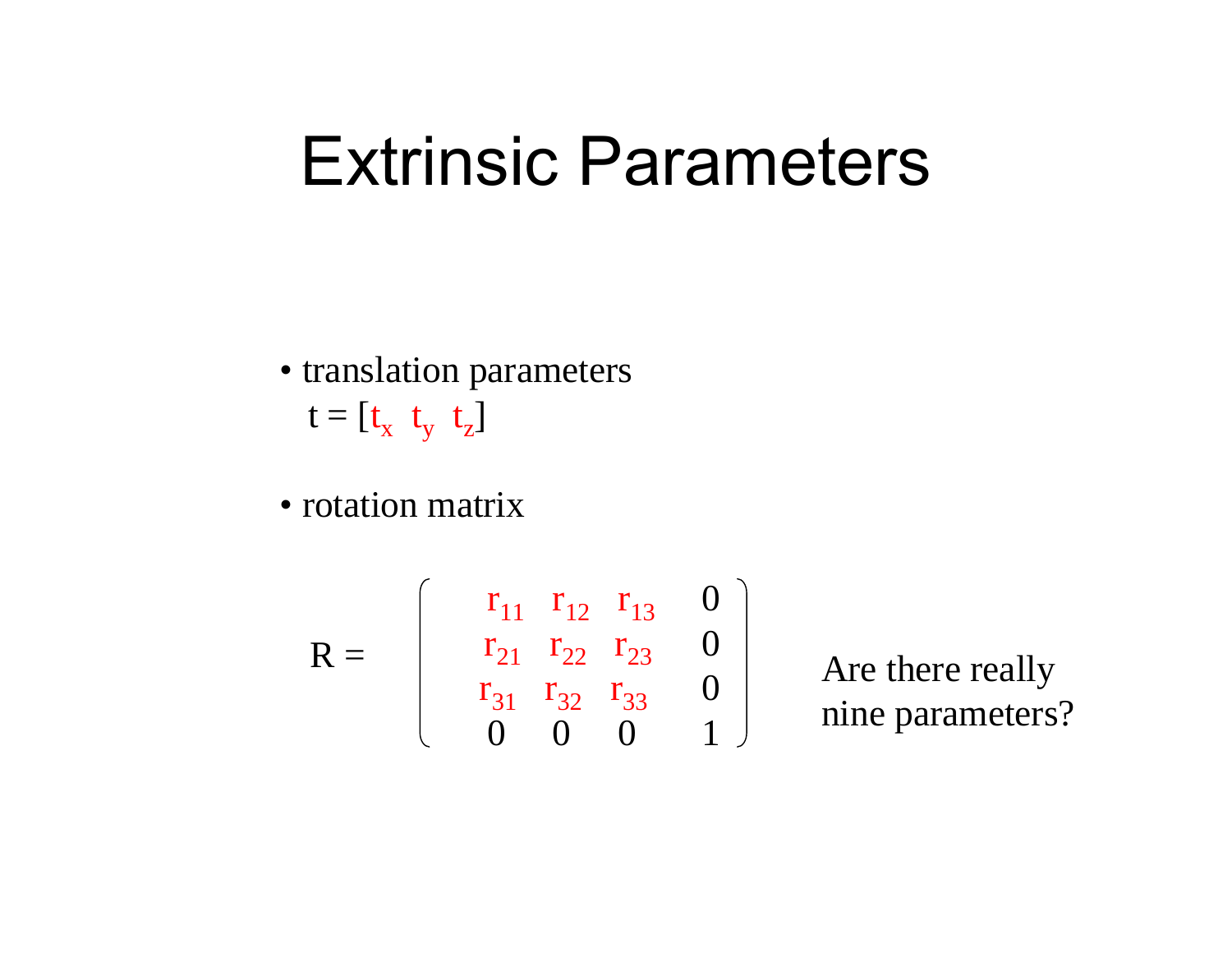# Calibration Object

The idea is to snap images at different depths and get a lot of 2D-3D point correspondences.

![](_page_22_Picture_2.jpeg)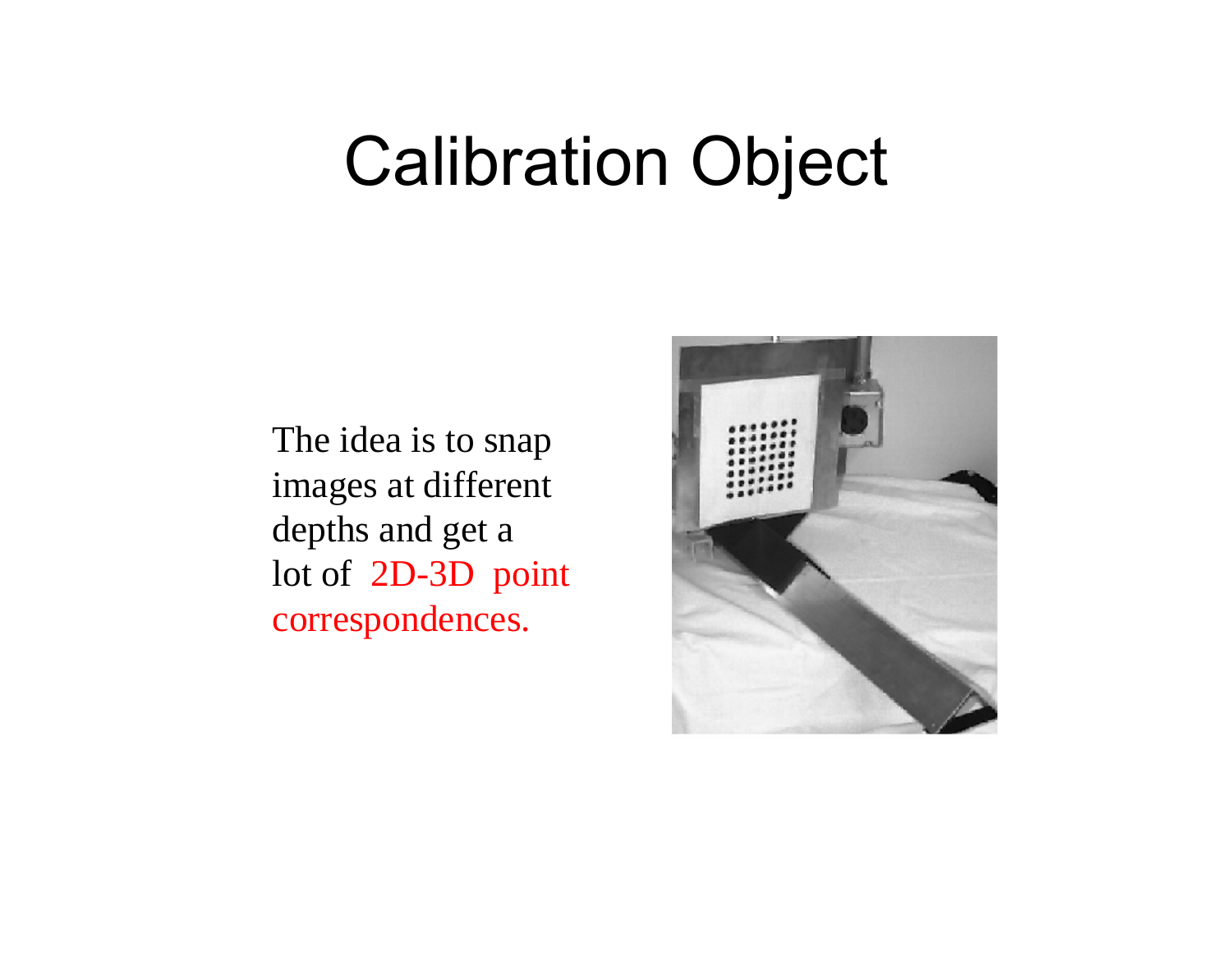# The Tsai Procedure

- The Tsai procedure was developed by Roger Tsai at IBM Research and is most widely used.
- Several images are taken of the calibration object yielding point correspondences at different distances.
- Tsai's algorithm requires n > 5 correspondences

 $\{(x_i, y_i, z_i), (u_i, v_i)\}\,|\,i=1,...,n\}$ 

between (real) image points and 3D points.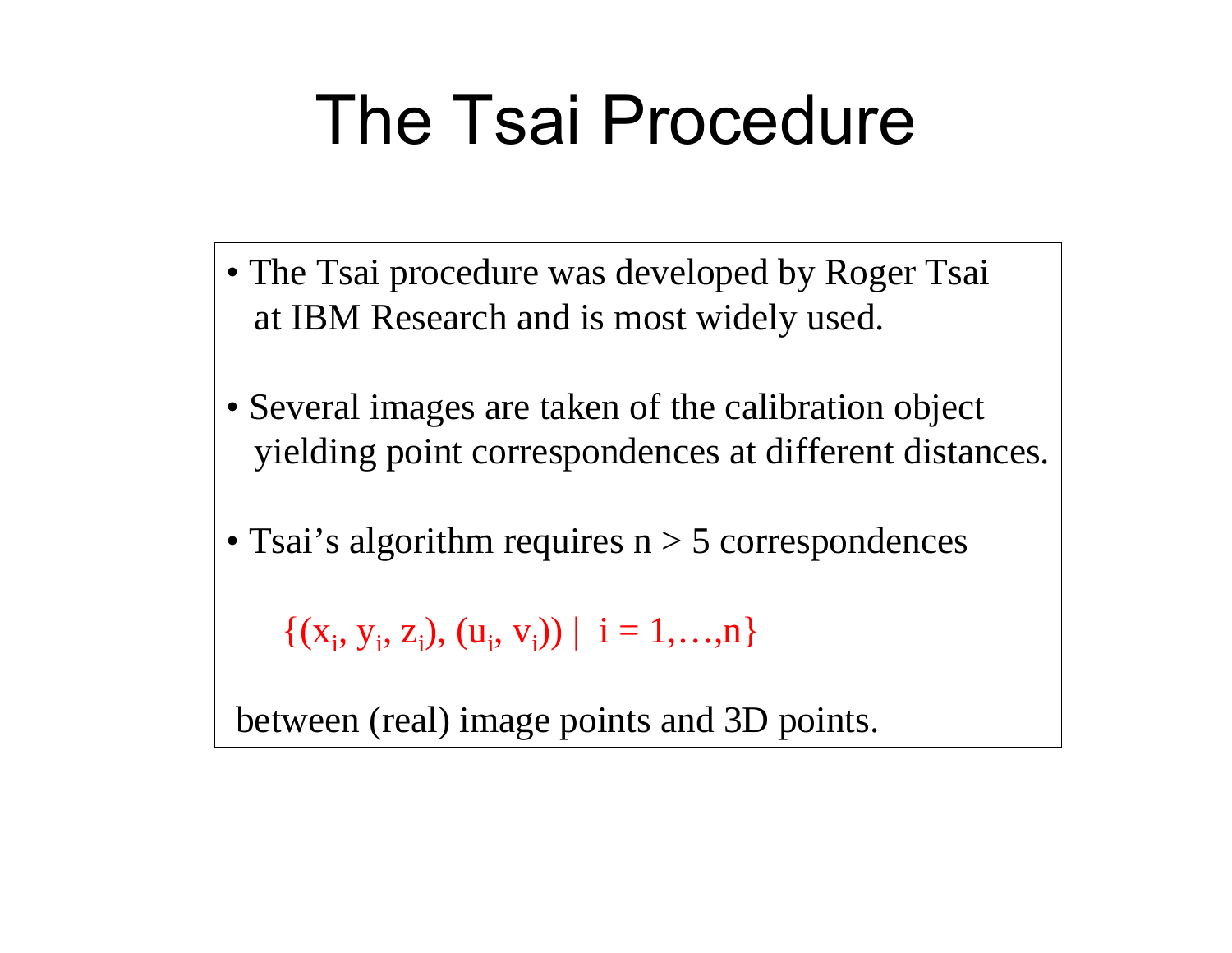## In this\* version of Tsai's algorithm,

• The real-valued (u,v) are computed from their pixel positions (r,c):

$$
u = \gamma d_x (c - u_0) \quad v = -d_y (r - v_0)
$$

where

- $(u_0, v_0)$  is the center of the image
- $\rm d_{x}$  and  $\rm d_{y}$  are the center-to-center (real) distances between pixels and come from the camera's specs

 $- \gamma$  is a scale factor learned from previous trials

\* This version is for single-plane calibration.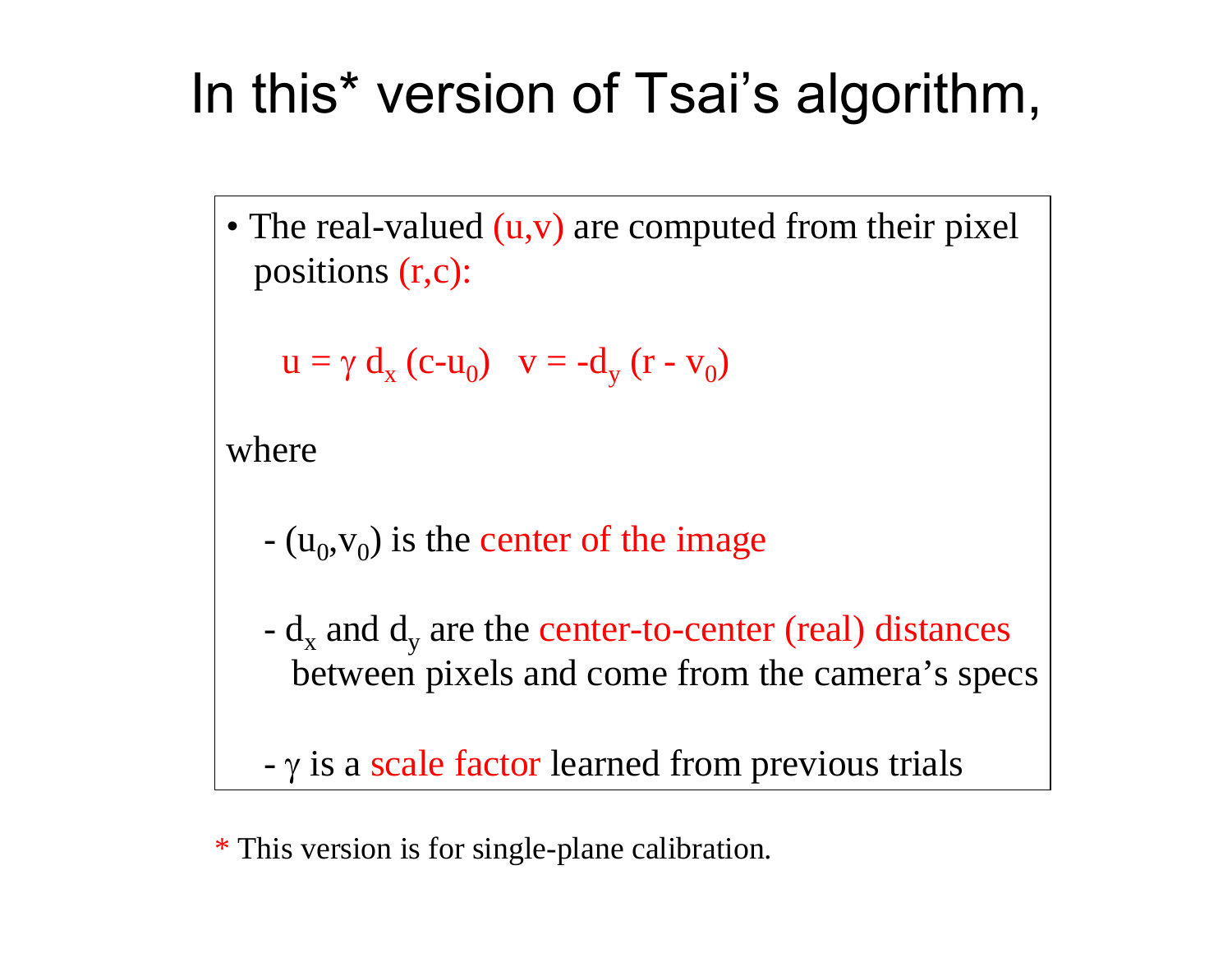# Tsai's Procedure

1. Given the **n** point correspondences  $((x_i, y_i, z_i), (u_i, v_i))$ 

Compute matrix A with rows  $a_i$ 

$$
a_i = (v_i^* x_i, v_i^* y_i, -u_i^* x_i, -u_i^* v_i, v_i)
$$

These are known quantities which will be used to solve for intermediate values, which will then be used to solve for the parameters sought.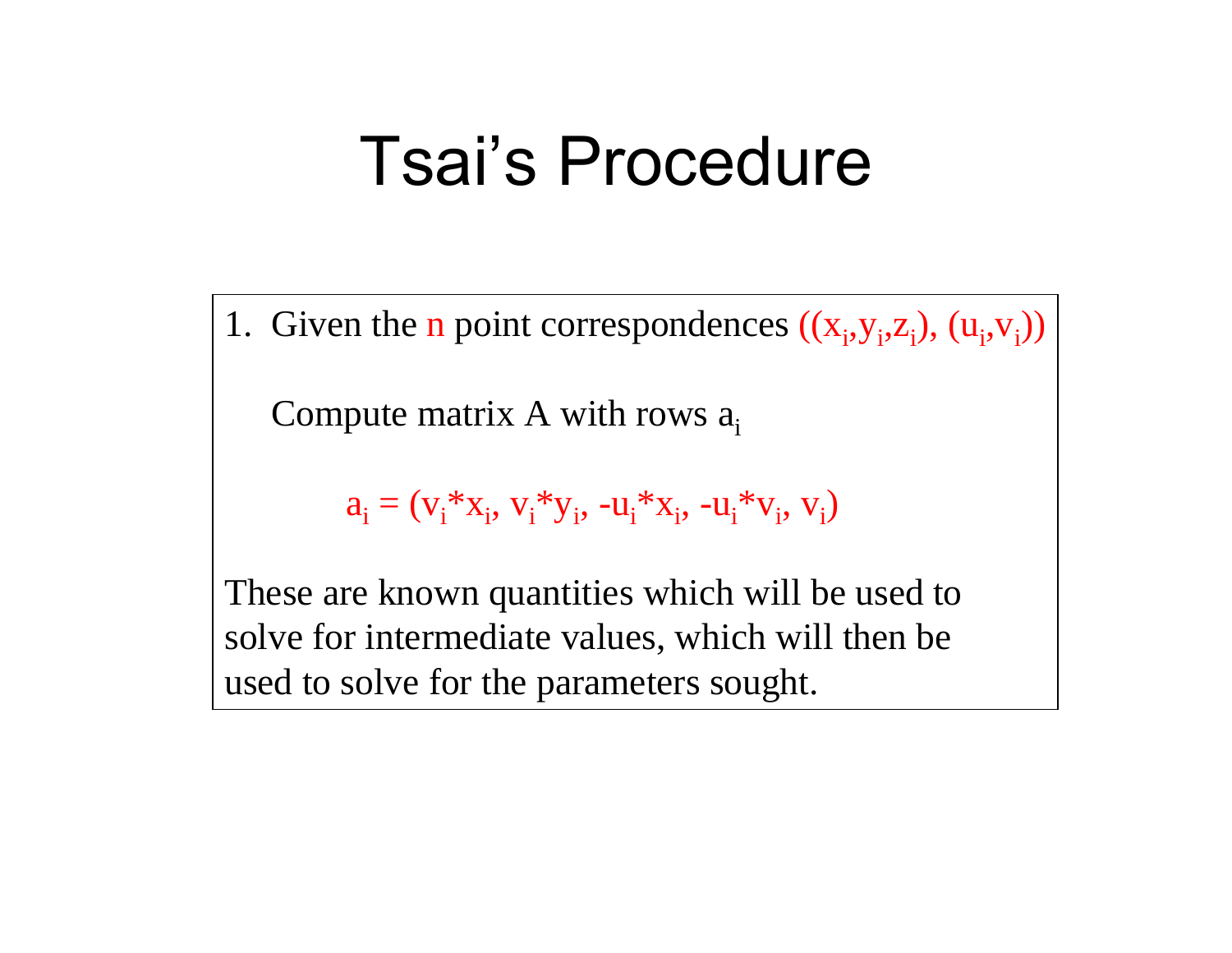# Intermediate Unknowns

2. The vector of unknowns is  $\mu = (\mu_1, \mu_2, \mu_3, \mu_4, \mu_5)$ :

 $\mu_1=r_{11}/t_y \ \ \ \ \ \mu_2=r_{12}/t_y \ \ \ \ \ \ \ \mu_3=r_{21}/t_y \ \ \ \ \ \ \ \mu_4=r_{22}/t_y \ \ \ \ \ \ \ \mu_5=t_x/t_y$ 

where the r's and t's are unknown rotation and translation parameters.

- 3. Let vector  $\mathbf{b} = (u_1, u_2, \dots, u_n)$  contain the **u** image coordinates.
- 4. Solve the system of linear equations

$$
A \mu = b
$$

for unknown parameter vector  $\boldsymbol{\mu}.$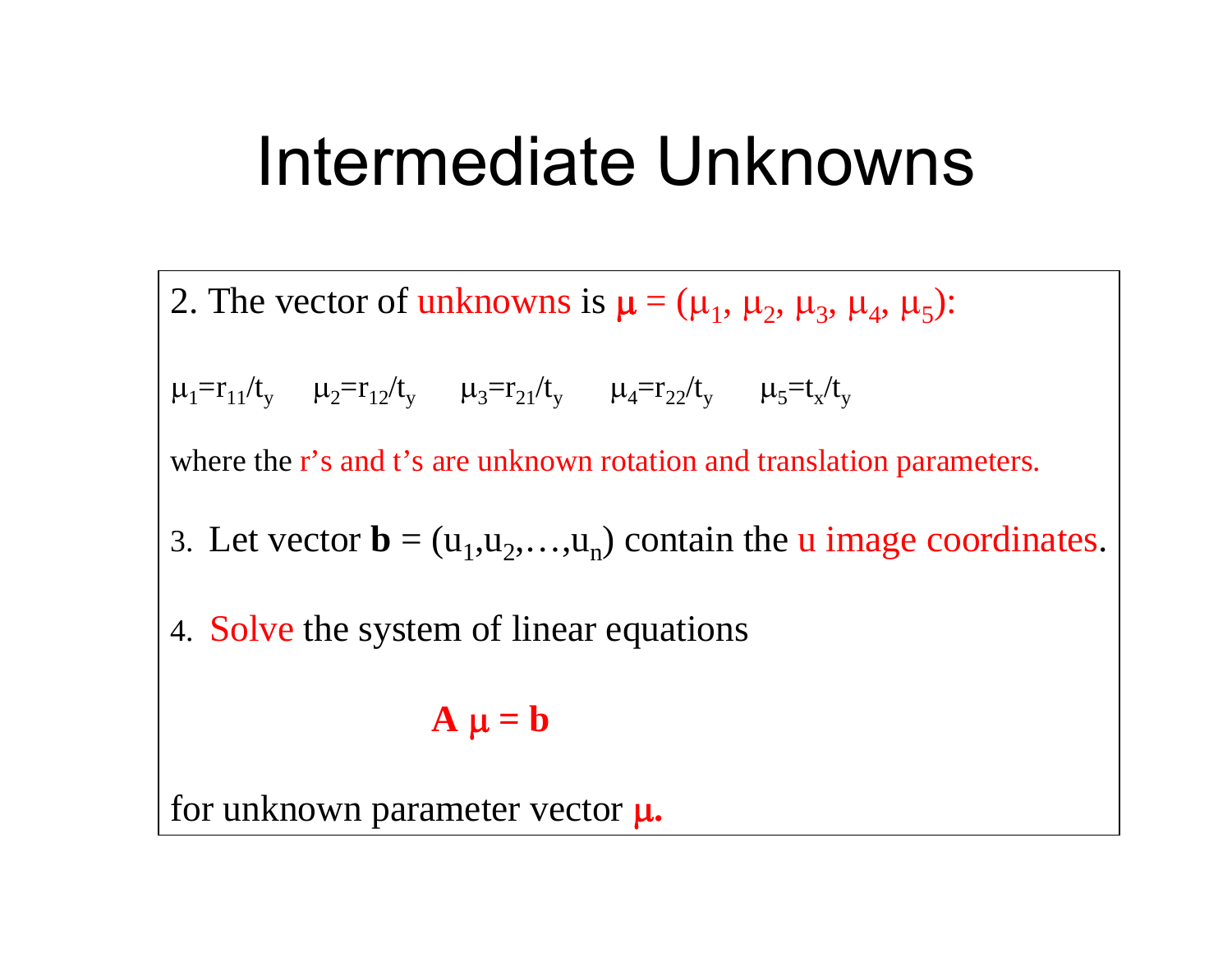#### Use  $\mu$  to solve for ty, tx, and 4 rotation parameters

5. Let  $U = \mu_1^2 + \mu_2^2 + \mu_3^2 + \mu_4^2$ . Use U to calculate  $t_v^2$ .

$$
t_y^2 = \begin{cases} \frac{U - [U^2 - 4(\mu_1 \mu_4 - \mu_2 \mu_3)^2]^{1/2}}{2(\mu_1 \mu_4 - \mu_2 \mu_3)^2} & \text{if } (\mu_1 \mu_4 - \mu_2 \mu_3) \neq 0 \\ \frac{1}{\mu_1^2 + \mu_2^2} & \text{if } (\mu_1^2 + \mu_2^2) \neq 0 \\ \frac{1}{\mu_3^2 + \mu_4^2} & \text{if } (\mu_3^2 + \mu_4^2) \neq 0 \end{cases}
$$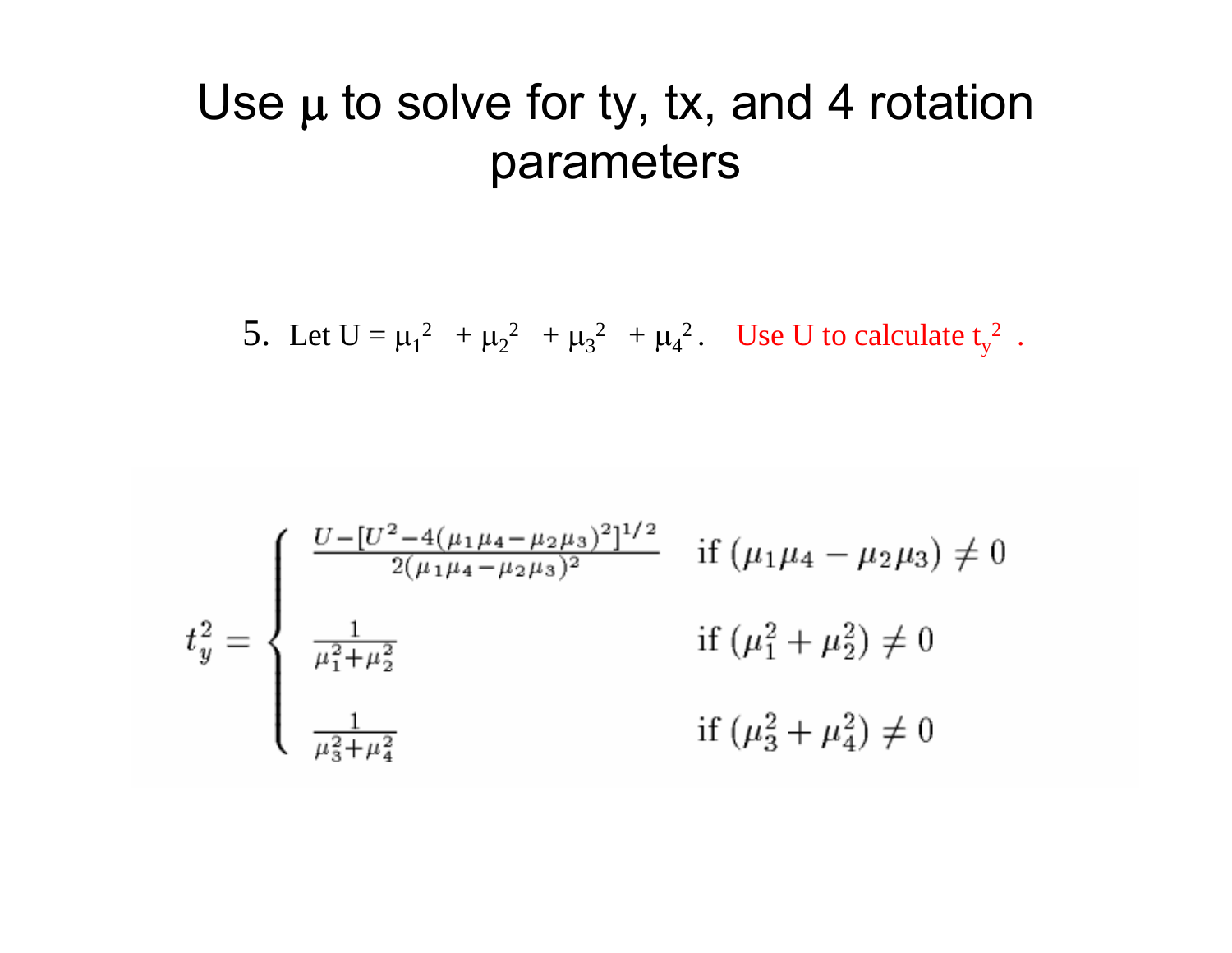6. Try the positive square root  $t_y = (t^2 - t^2)$ ) and use it to compute translation and rotation parameters. 1/2

$$
\begin{vmatrix}\nr_{11} = \mu_1 t_y \\
r_{12} = \mu_2 t_y \\
r_{21} = \mu_3 t_y \\
r_{22} = \mu_4 t_y \\
t_x = \mu_5 t_y\n\end{vmatrix}
$$

Now we know 2 translation parameters and 4 rotation parameters.

except…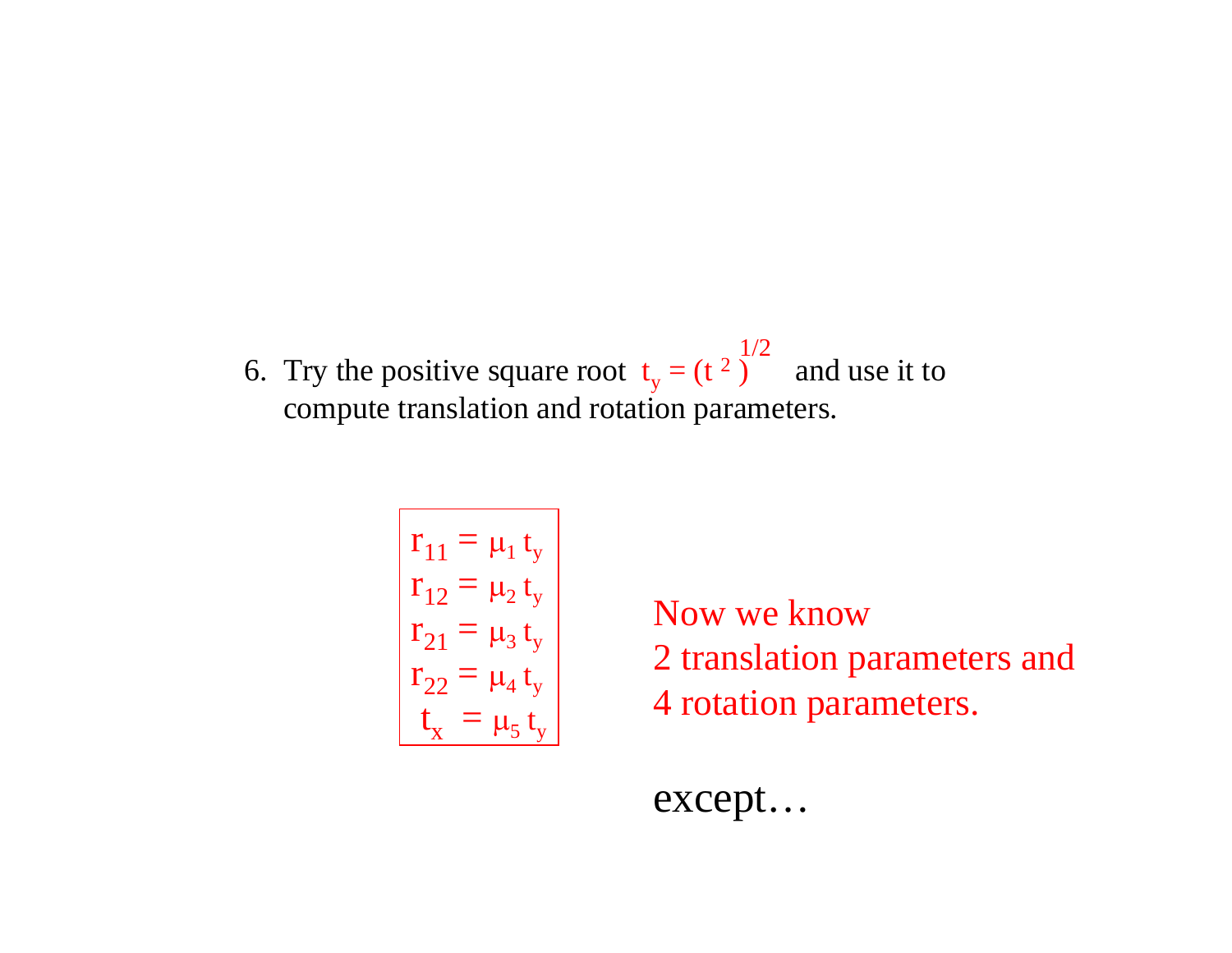## Determine true sign of t<sub>y</sub> and compute remaining rotation parameters.

- 7. Select an object point P whose image coordinates (u,v) are far from the image center.
- 8. Use P's coordinates and the translation and rotationparameters so far to estimate the image point that corresponds to P.

If its coordinates have the same signs as (u,v), then keep t<sub>y</sub>, else negate it.

9. Use the first 4 rotation parameters to calculate the remaining 5.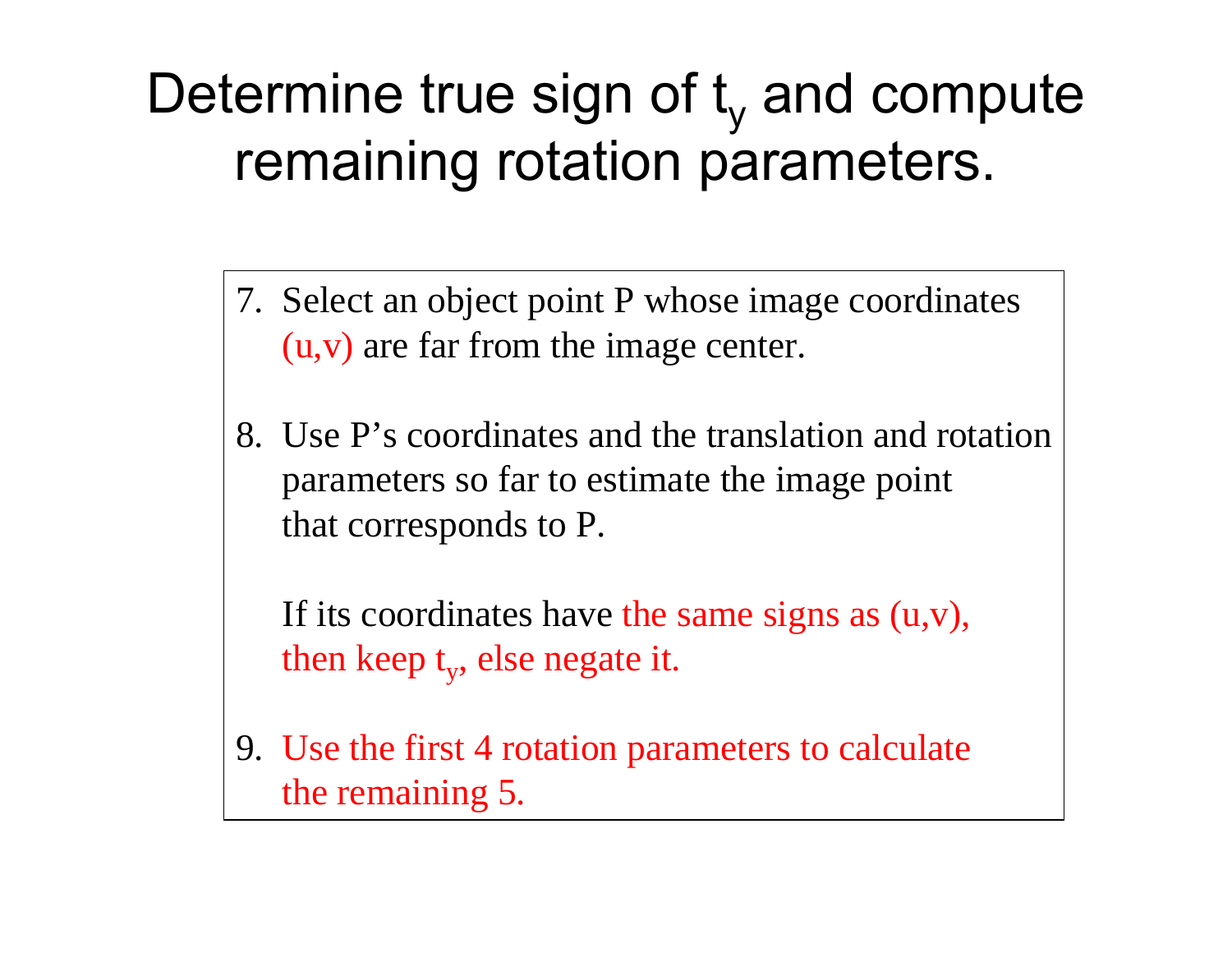## Calculating the remaining 5 rotation parameters:

$$
r_{13} = (1 - r_{11}^2 - r_{12}^2)^{1/2}
$$
  
\n
$$
r_{23} = (1 - r_{21}^2 - r_{22}^2)^{1/2}
$$
  
\n
$$
r_{31} = \frac{1 - r_{11}^2 - r_{12}r_{21}}{r_{13}}
$$
  
\n
$$
r_{32} = \frac{1 - r_{21}r_{12} - r_{22}^2}{r_{23}}
$$
  
\n
$$
r_{33} = (1 - r_{31}r_{13} - r_{32}r_{23})^{1/2}
$$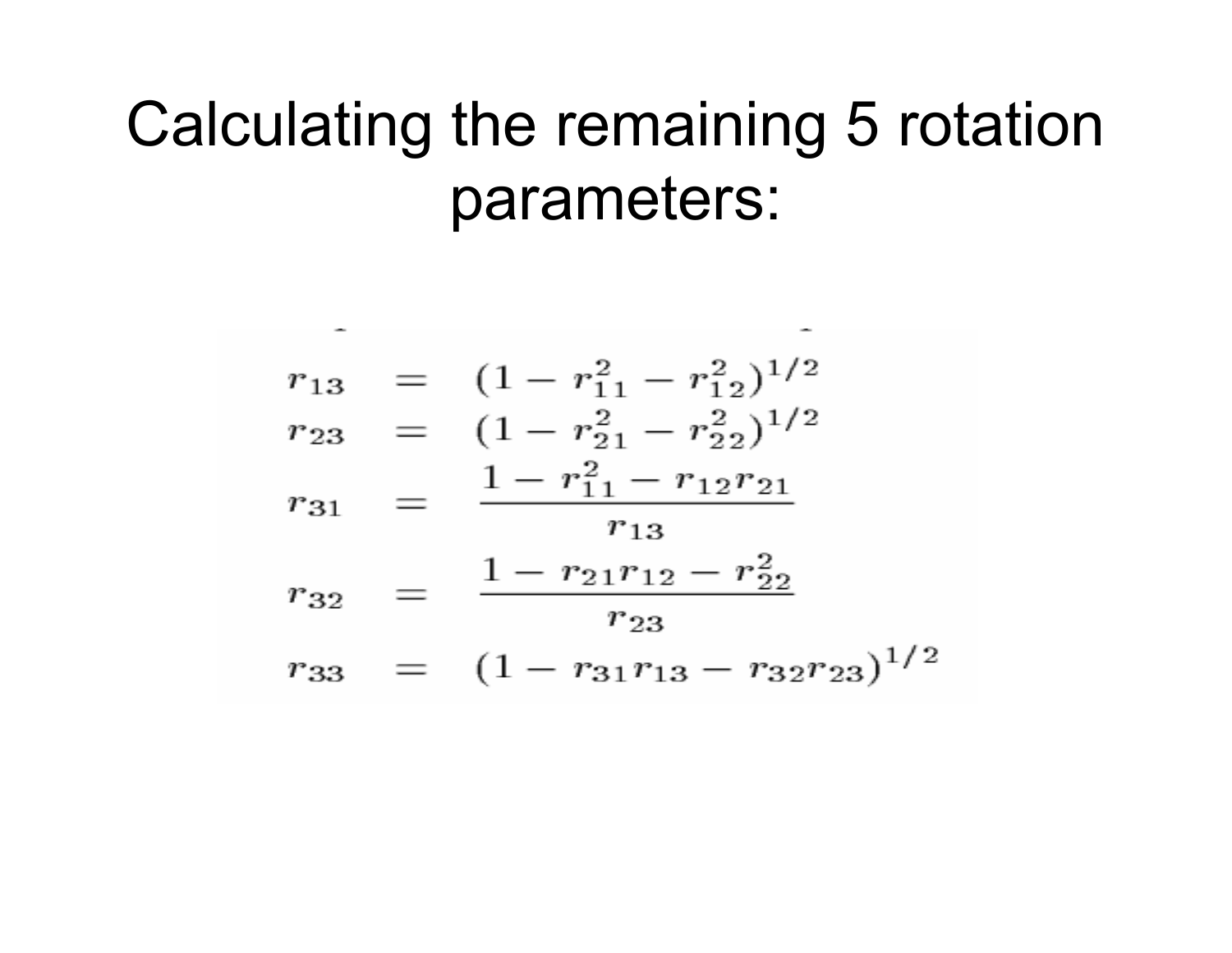# Solve another linear system.

10. We have  $\bm{{\mathsf{t}}}_{\text{x}}$  and  $\bm{{\mathsf{t}}}$ <sub>y</sub> and the 9 rotation parameters. Next step is to find  $t_{z}$  and f.

Form a matrix A´ whose rows are:

 $a_i^{\prime} = (r_{21} * x_i + r_{22} * y_i + t_y, v_i)$ 

and a vector b´ whose rows are:

 $b_i^{\texttt{I}} = (r_{31} * x_i + r_{32} * y_i) * v_i$ 

11. Solve  $A^{\prime *}v = b^{\prime}$  for  $v = (f, t_z)$ .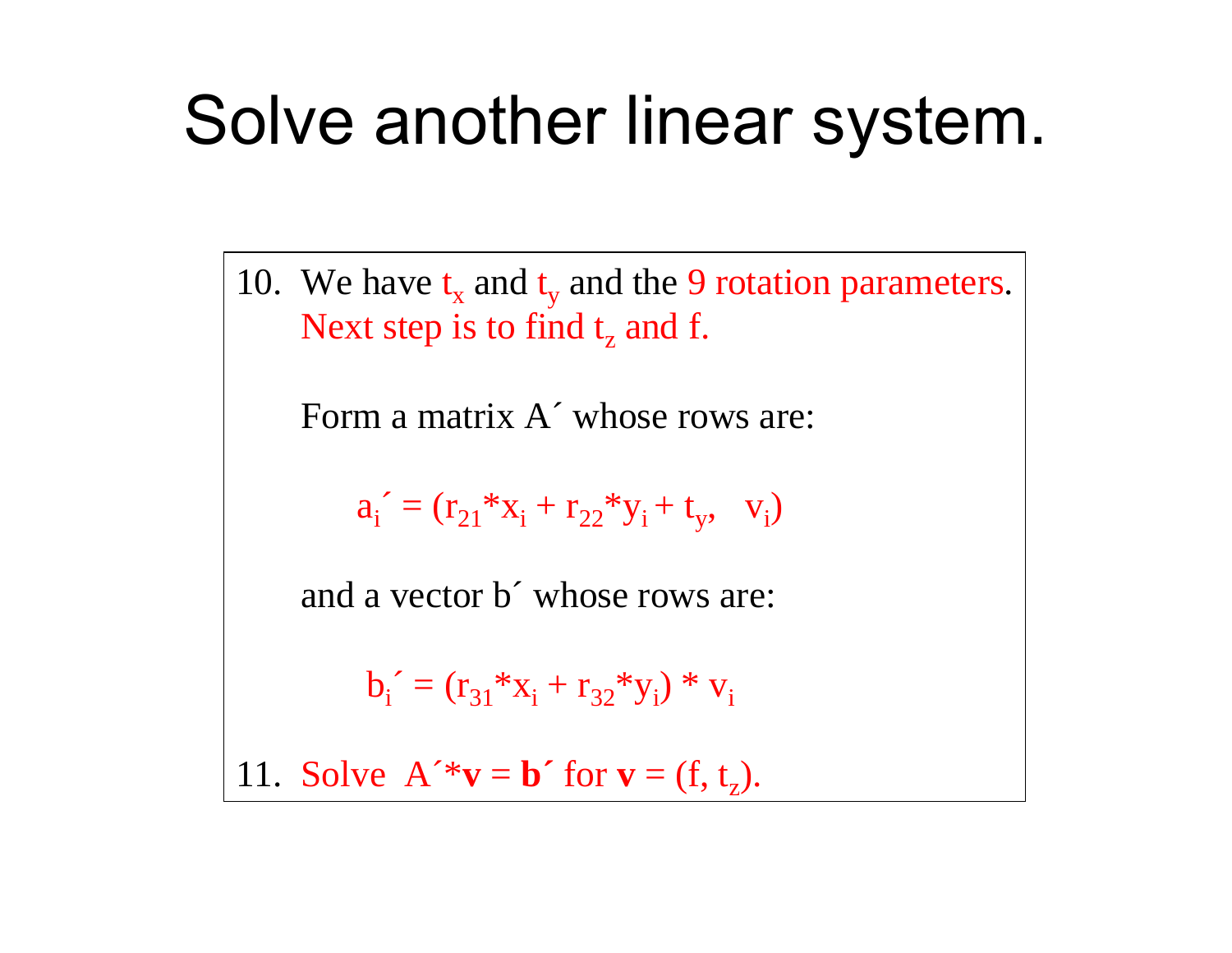# Almost there

- 12. If f is negative, change signs (see text).
- 13. Compute the lens distortion factor  $\kappa$  and improve the estimates for  $f$  and  $t_z$  by solving a nonlinear system of equations by a nonlinear regression.
- 14. All parameters have been computed.

Use them in 3D data acquisition systems.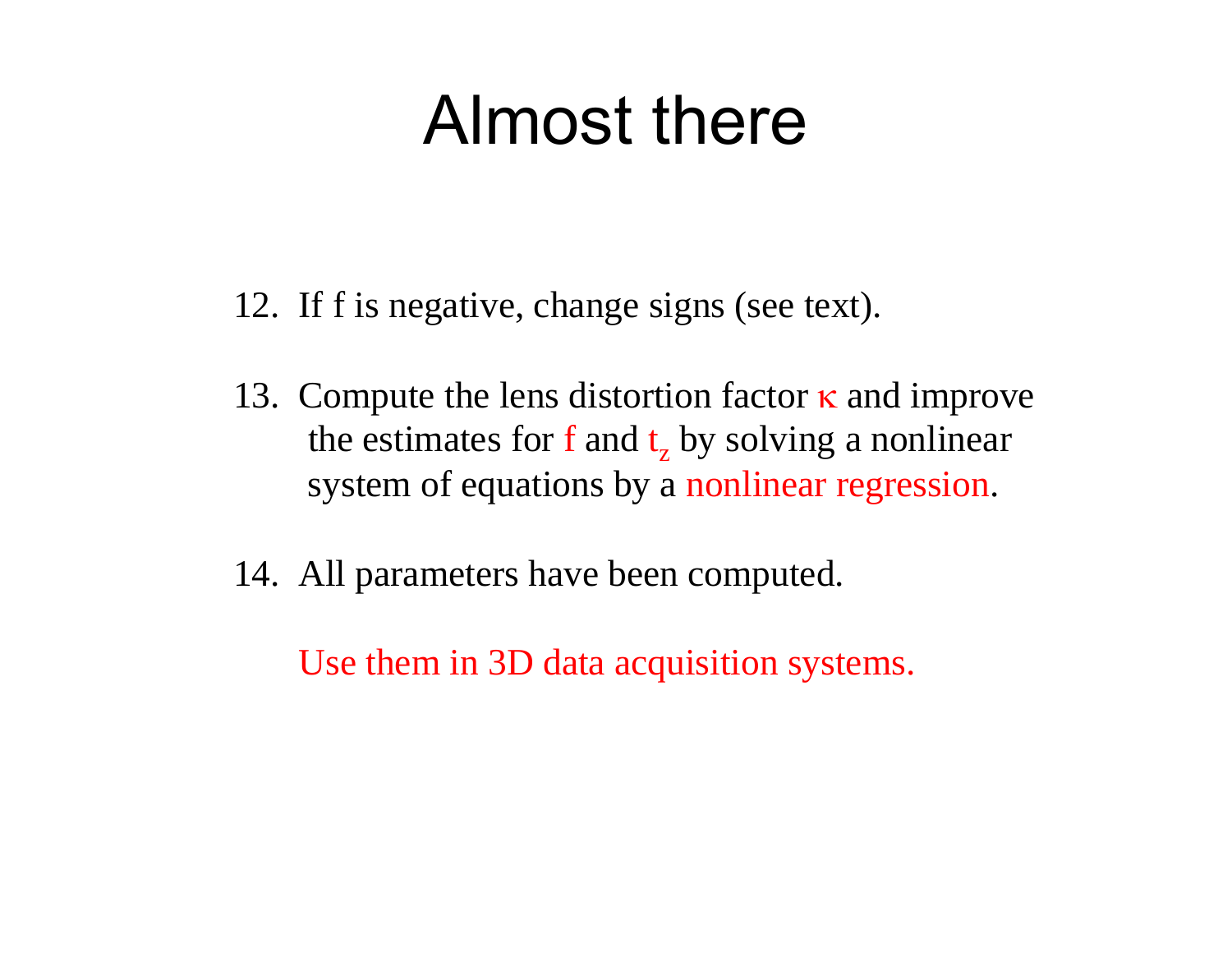# We use them for general stereo.

![](_page_33_Figure_1.jpeg)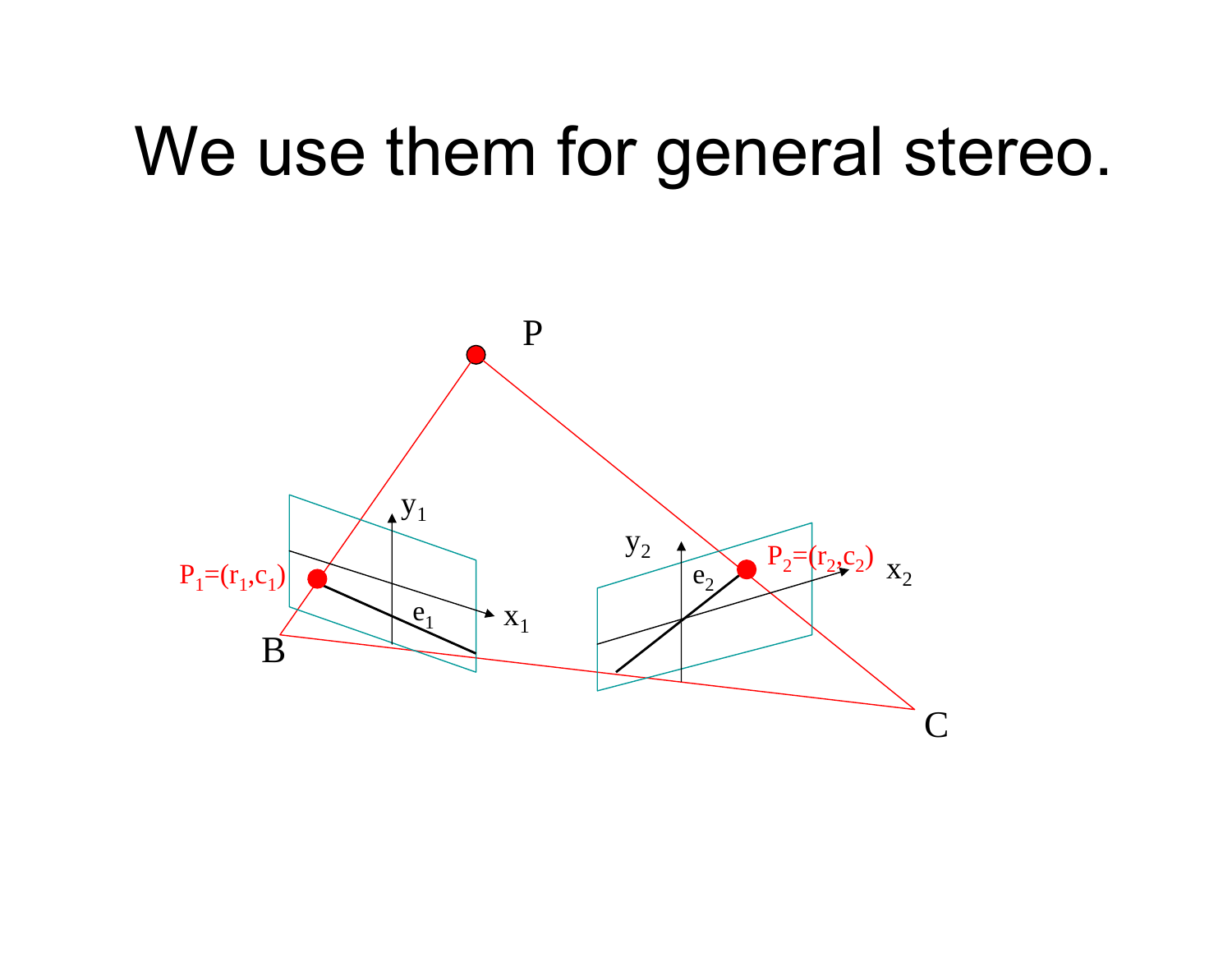## For a correspondence  $(\mathsf{r}_\mathtt{1}, \mathsf{c}_\mathtt{1})$  in image 1 to (r2,c2) in image 2:

1. Both cameras were calibrated. Both camera matrices are then known. From the two camera equations B and C we get

4 linear equations in 3 unknowns.

$$
\mathbf{r}_1 = (\mathbf{b}_{11} - \mathbf{b}_{31} * \mathbf{r}_1) \mathbf{x} + (\mathbf{b}_{12} - \mathbf{b}_{32} * \mathbf{r}_1) \mathbf{y} + (\mathbf{b}_{13} - \mathbf{b}_{33} * \mathbf{r}_1) \mathbf{z}
$$
  
\n
$$
\mathbf{c}_1 = (\mathbf{b}_{21} - \mathbf{b}_{31} * \mathbf{c}_1) \mathbf{x} + (\mathbf{b}_{22} - \mathbf{b}_{32} * \mathbf{c}_1) \mathbf{y} + (\mathbf{b}_{23} - \mathbf{b}_{33} * \mathbf{c}_1) \mathbf{z}
$$

 $r_2 = (c_{11} - c_{31} * r_{21})\mathbf{x} + (c_{12} - c_{32} * r_{2})\mathbf{y} + (c_{13} - c_{33} * r_{2})\mathbf{z}$  $c_2 = (c_{21} - c_{31} * c_2) \mathbf{x} + (c_{22} - c_{32} * c_2) \mathbf{y} + (c_{23} - c_{33} * c_2) \mathbf{z}$ 

Direct solution uses 3 equations, won't give reliable results.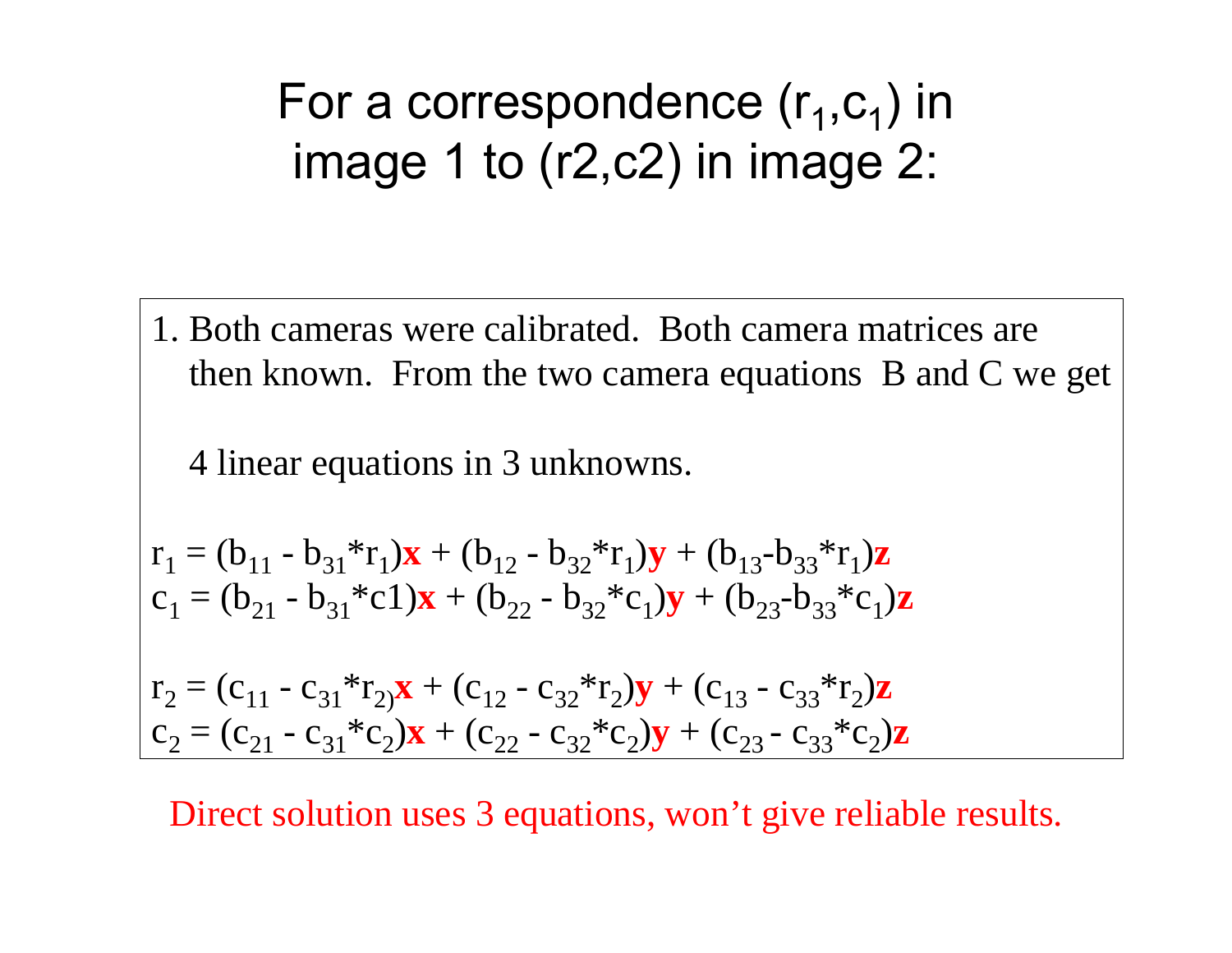# Solve by computing the closest approach of the two skew rays.

![](_page_35_Figure_1.jpeg)

If the rays intersected perfectly in 3D, the intersection would be P. Instead, we solve for the shortest line segment connecting the two rays and let P be its midpoint.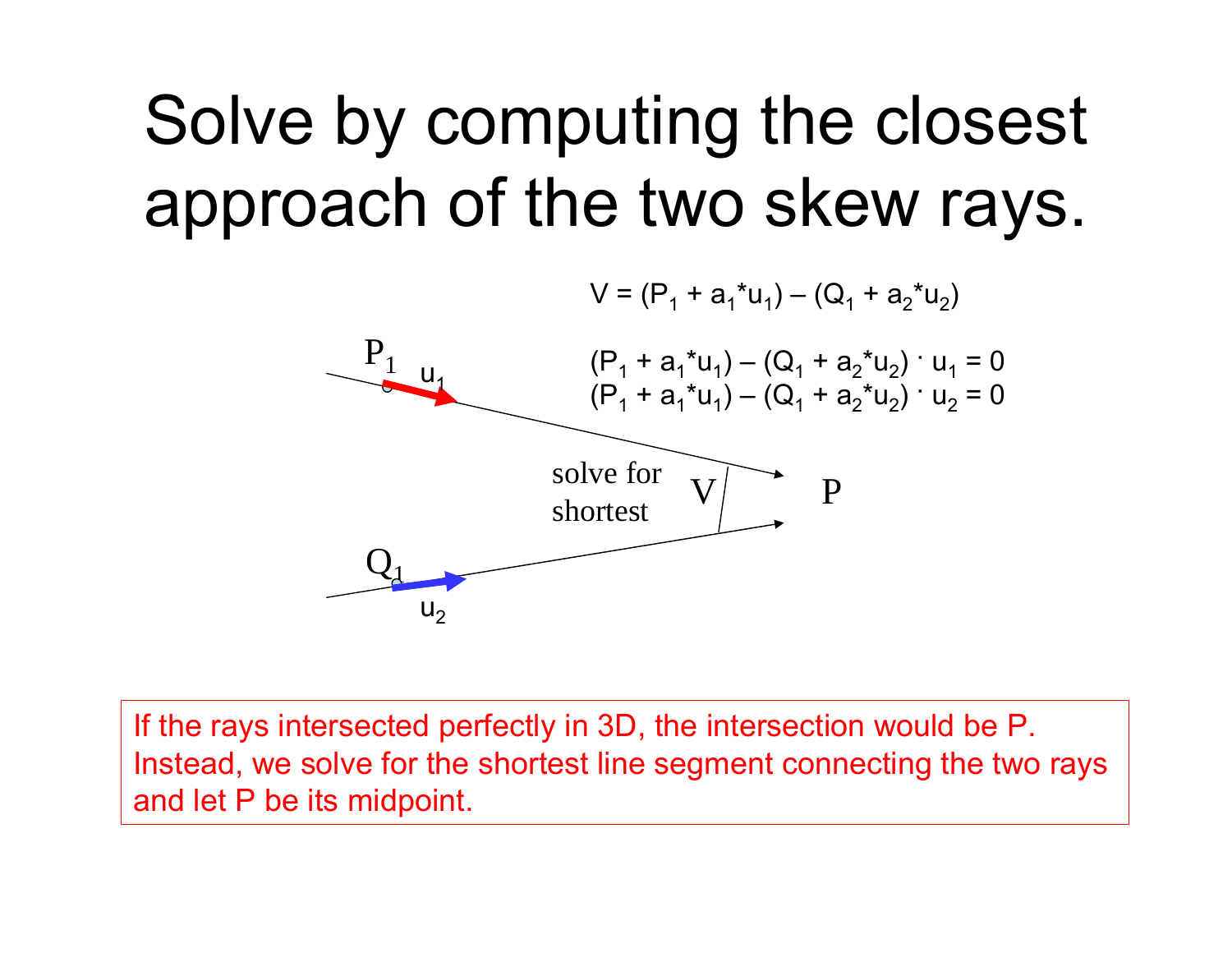# Surface Modeling and Display<br>from Range and Color Data

| Kari    | Pulli    | UW         |
|---------|----------|------------|
| Michael | Cohen    | <b>MSR</b> |
| Tom     | Duchamp  | UW         |
| Hugues  | Hoppe    | <b>MSR</b> |
| John    | McDonald | UW         |
| Lìnda   | Shapiro  | UW         |
| Werner  | Stuetzle | UW         |

| $Uw =$  | University of Washington |
|---------|--------------------------|
|         | Seattle, WA USA          |
| $MSR =$ | Microsoft Research       |
|         | Redmond, WA USA          |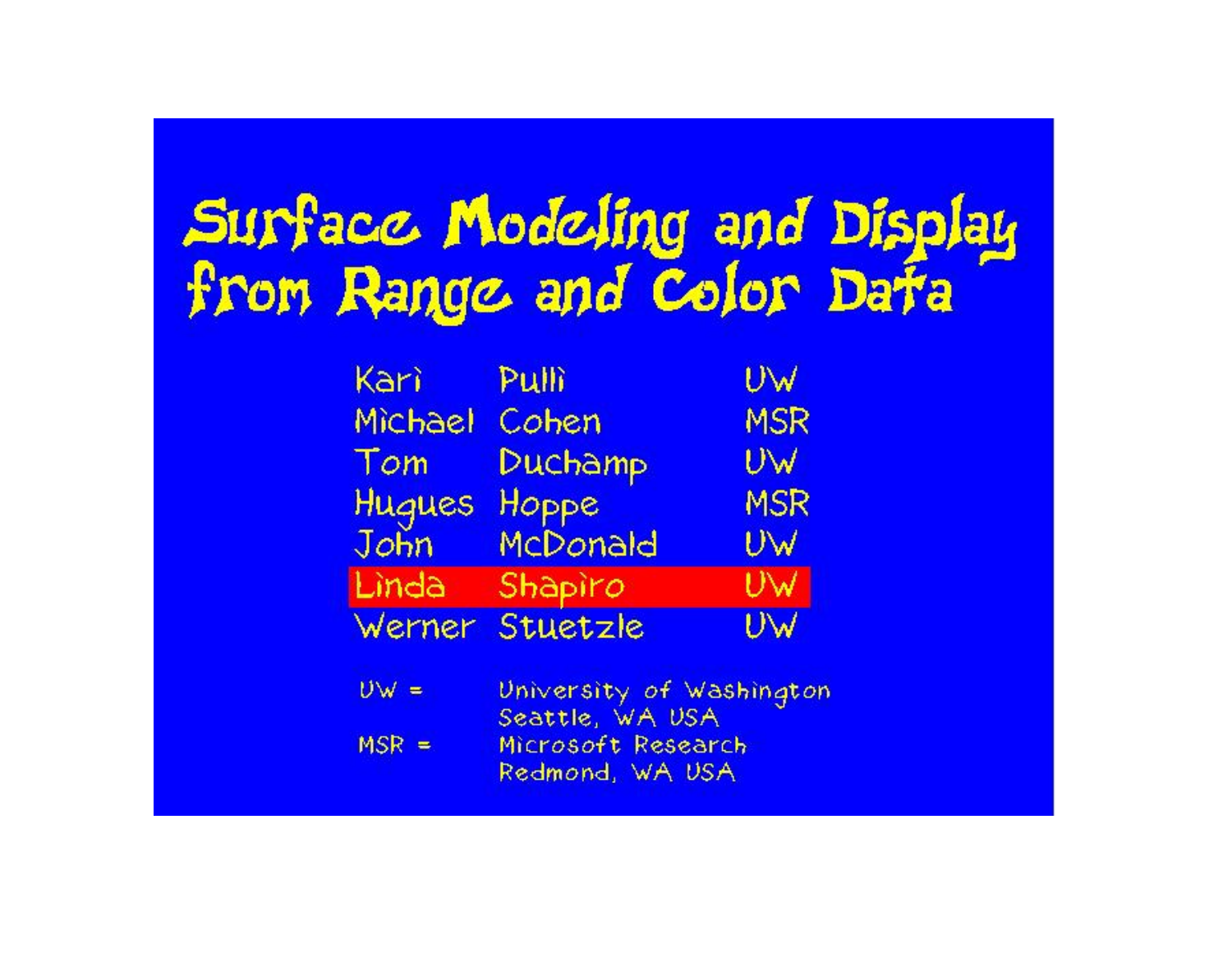### Introduction

#### Goal

- · develop robust algorithms for constructing<br>3D models from range & color data
- · use those models to produce realistic<br>renderings of the scanned objects

![](_page_37_Picture_4.jpeg)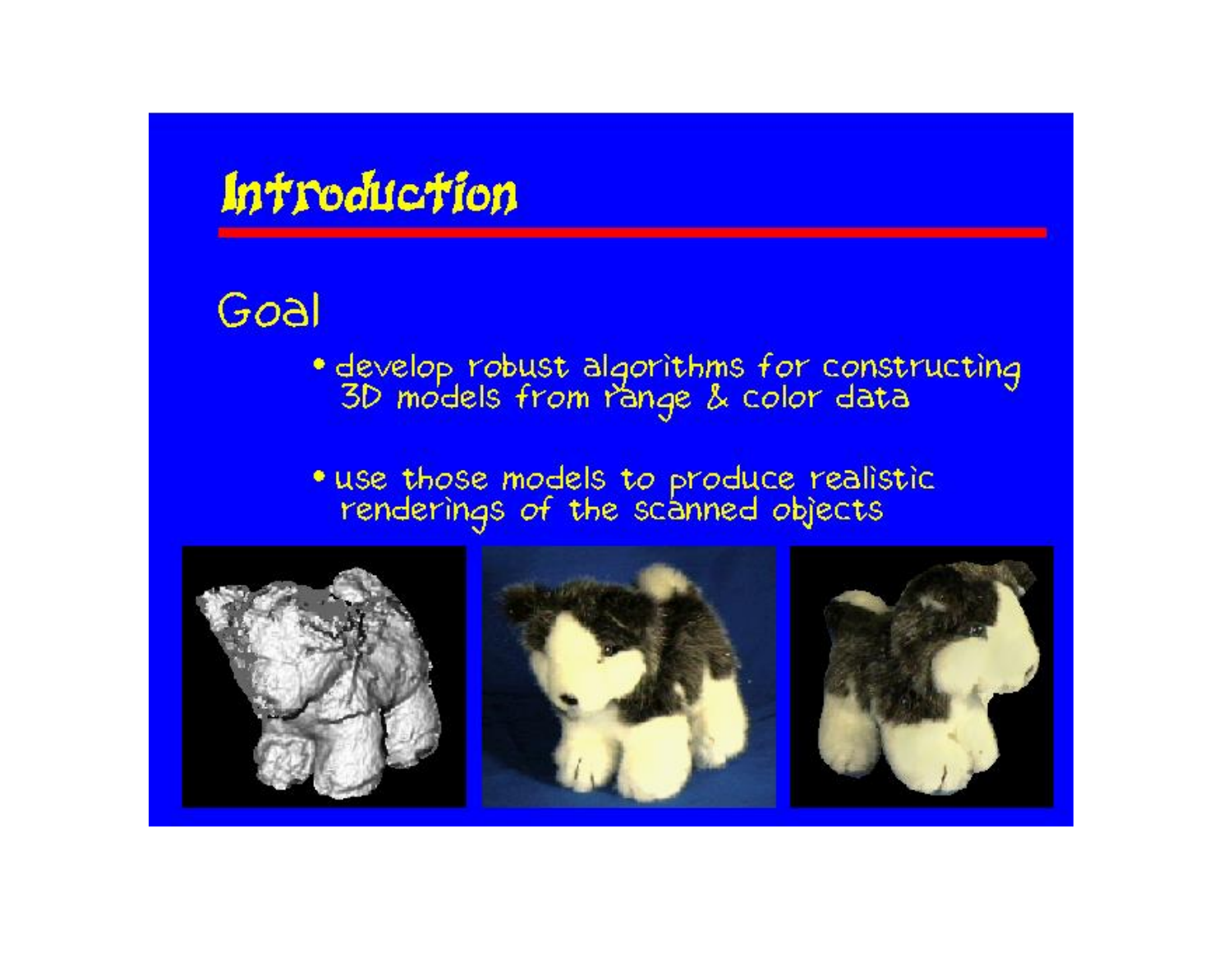### Surface Reconstuction

#### **Step 1: Data acquisition**

Obtain range data that covers the object. Filter, remove background.

#### **Step 2: Registration**

Register the range maps into a common coordinate system.

#### **Step 3: Integration**

Integrate the registered range data into a single surface representation.

#### **Step 4: Optimization**

Fit the surface more accurately to the data, simplify the representation.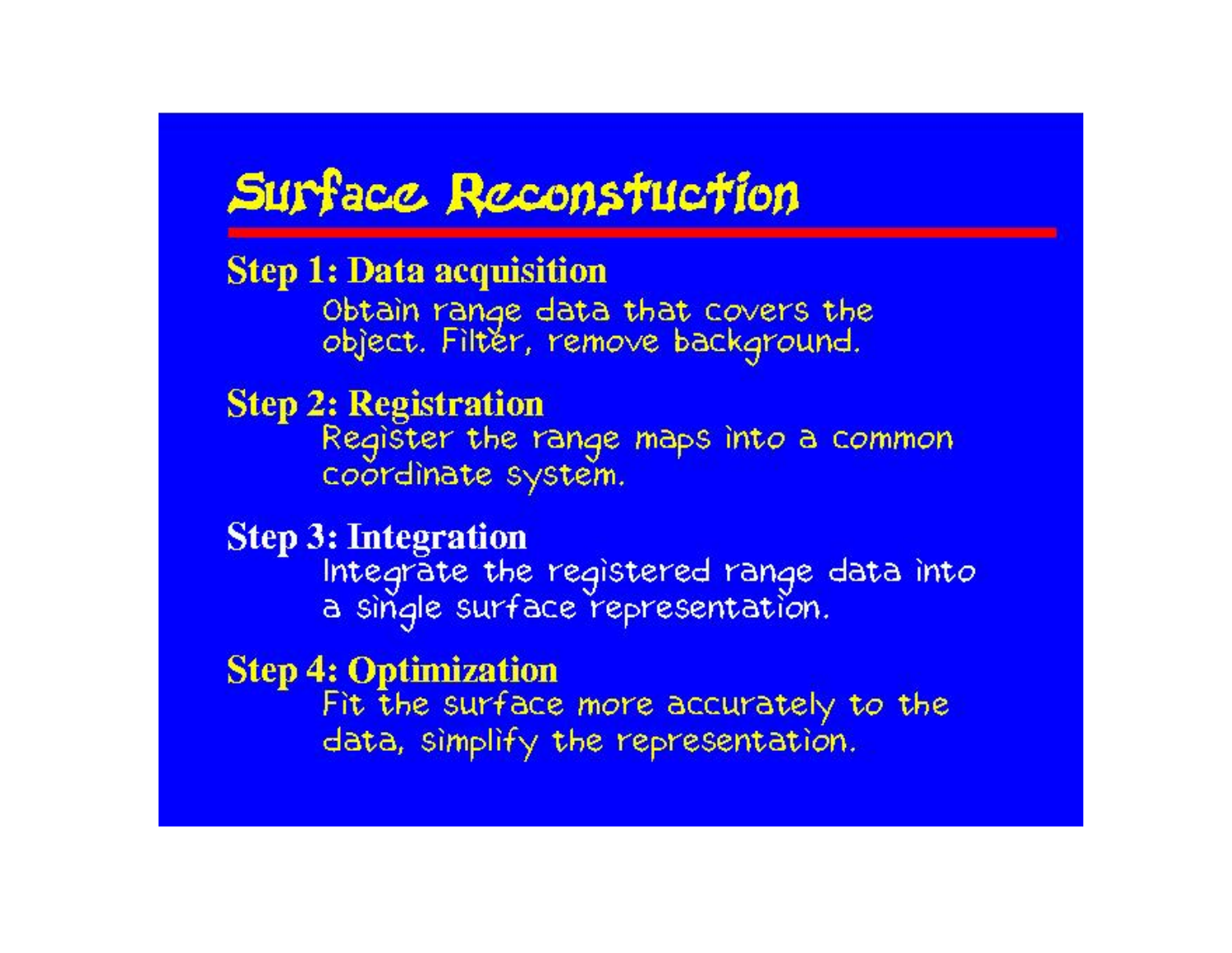![](_page_39_Picture_0.jpeg)

![](_page_39_Picture_1.jpeg)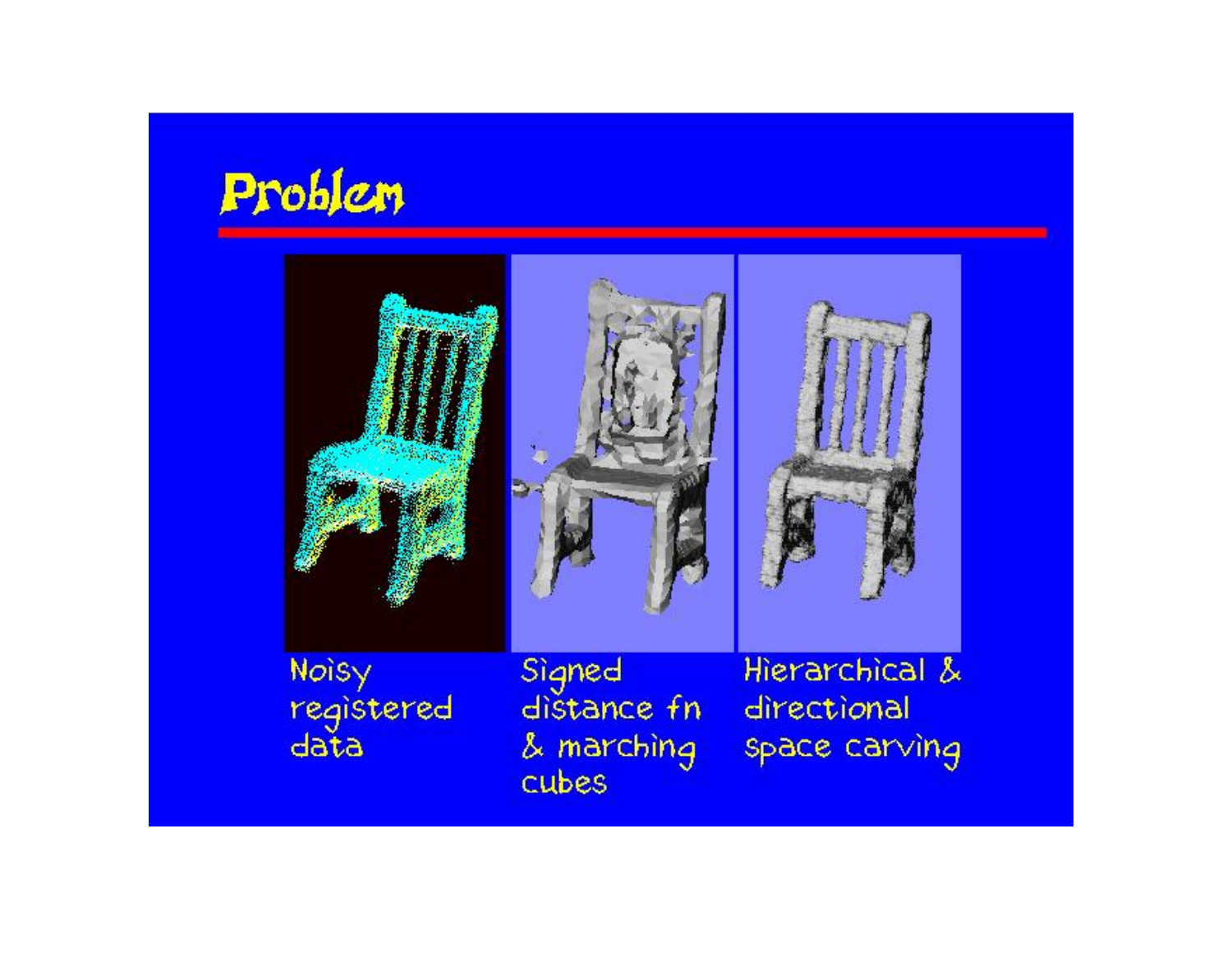## Carve space in cubes

![](_page_40_Figure_1.jpeg)

Volume under consideration

#### Label cubes

- · Project cube to image plane (hexagon)
- . Test against data in the hexagon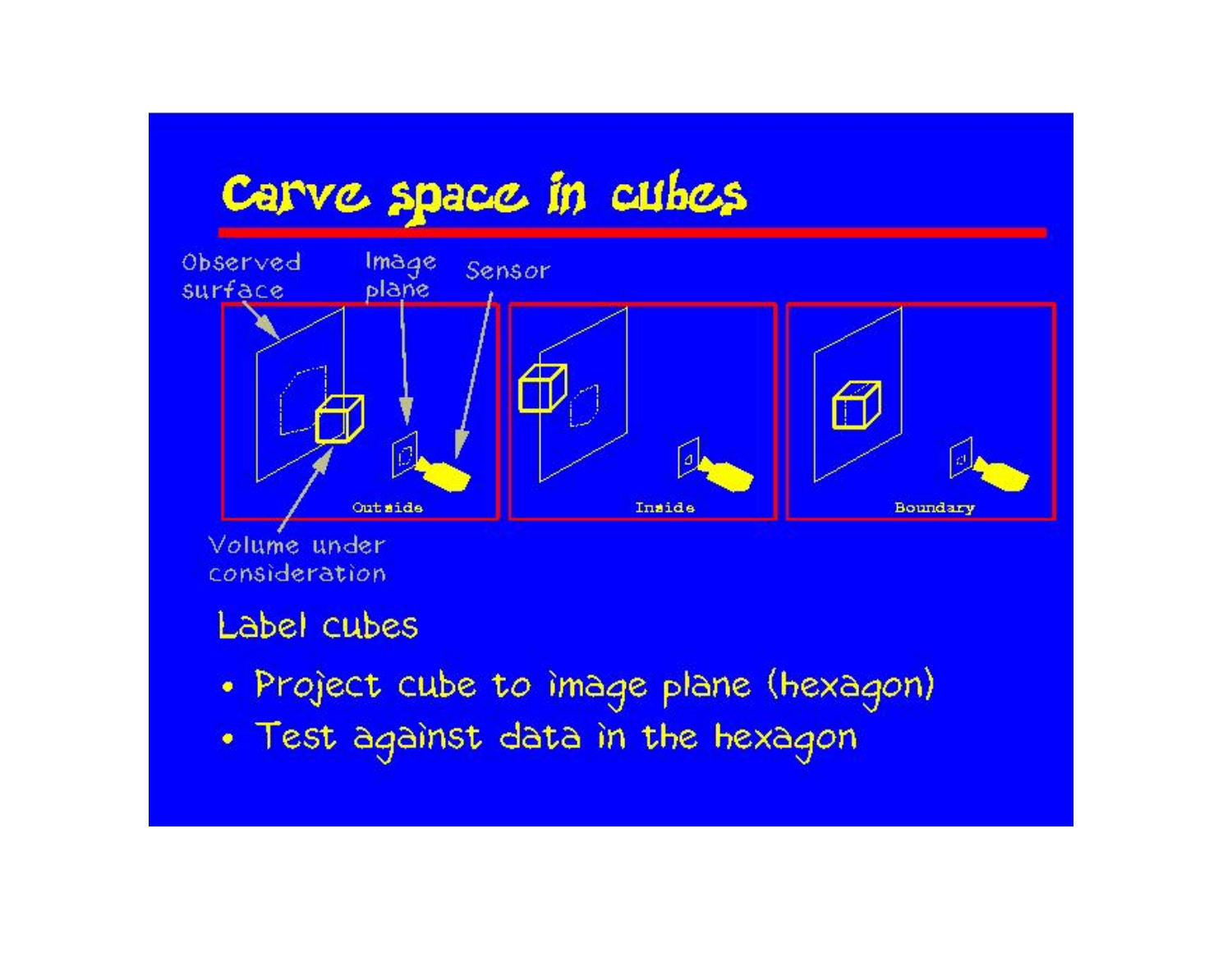![](_page_41_Figure_0.jpeg)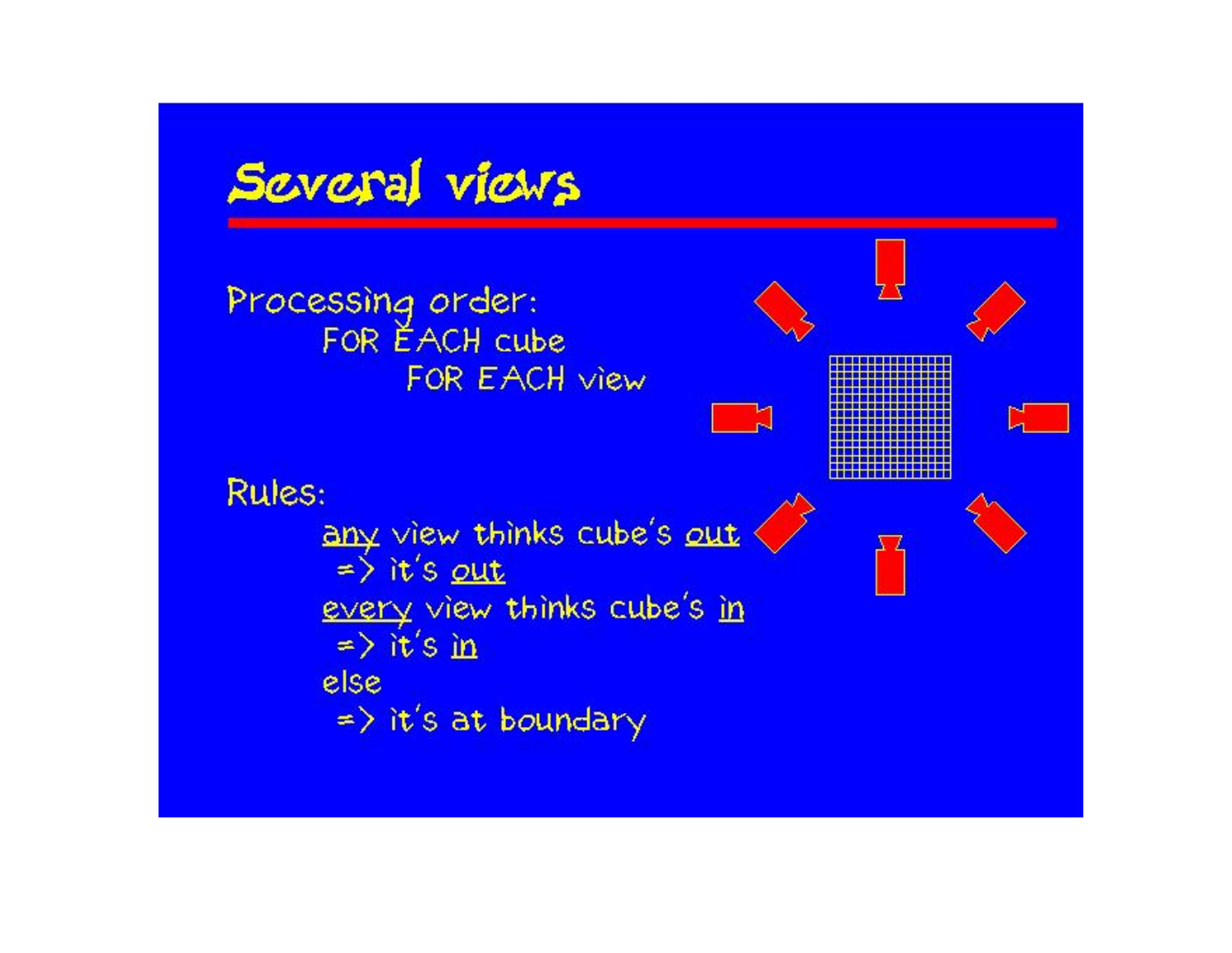## Hierarchical space carving

- Big cubes => fast, poor results
- Small cubes => slow, more accurate results
- Combination = octrees
- RULES:  $\bullet$  cube's out => done • cube's in => done<br>• else => recurse

![](_page_42_Figure_5.jpeg)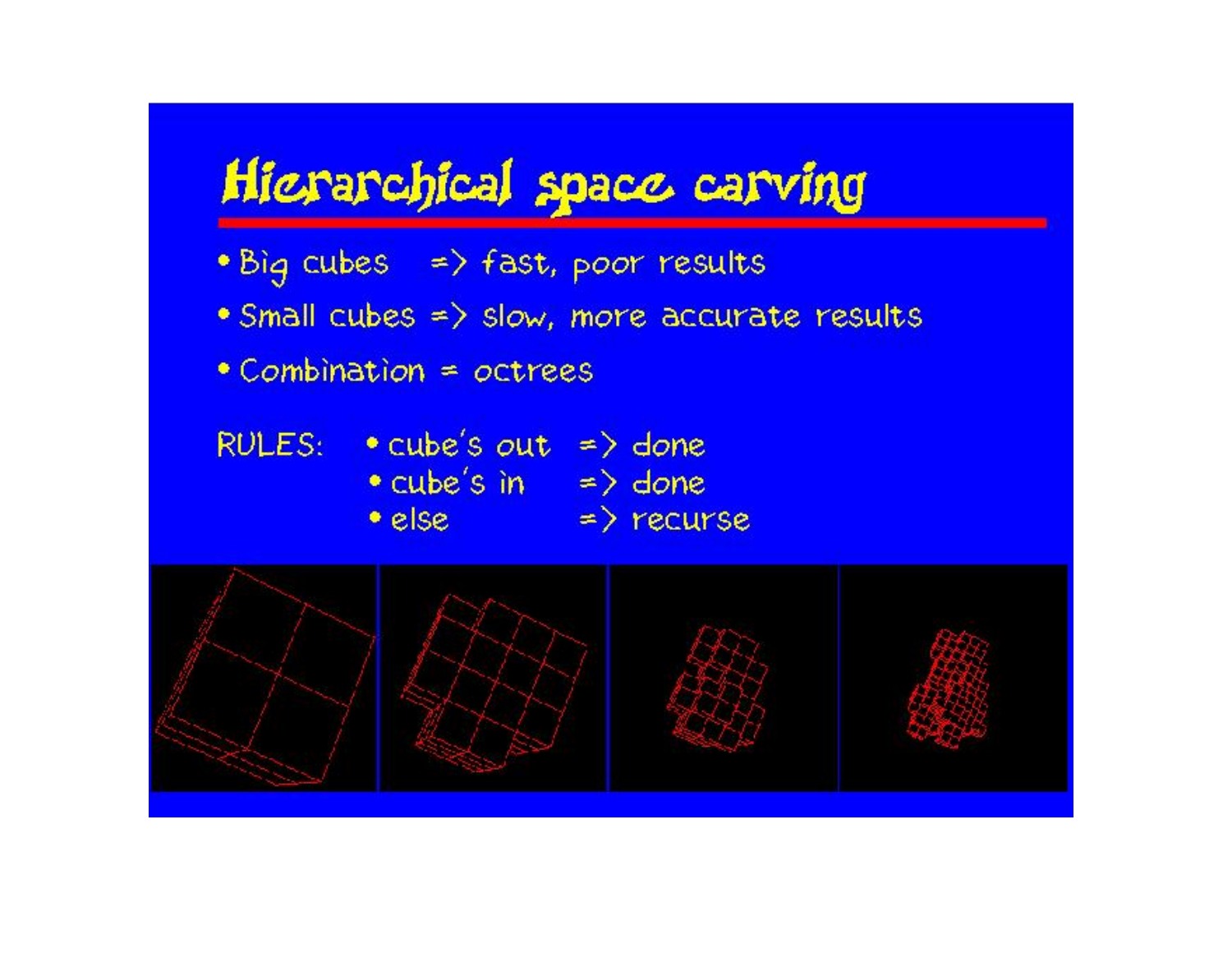## Hierarchical space carving

- Big cubes => fast, poor results
- Small cubes => slow, more accurate results
- Combination = octrees
- RULES:  $\bullet$  cube's out => done • cube's in => done<br>• else => recurse

![](_page_43_Figure_5.jpeg)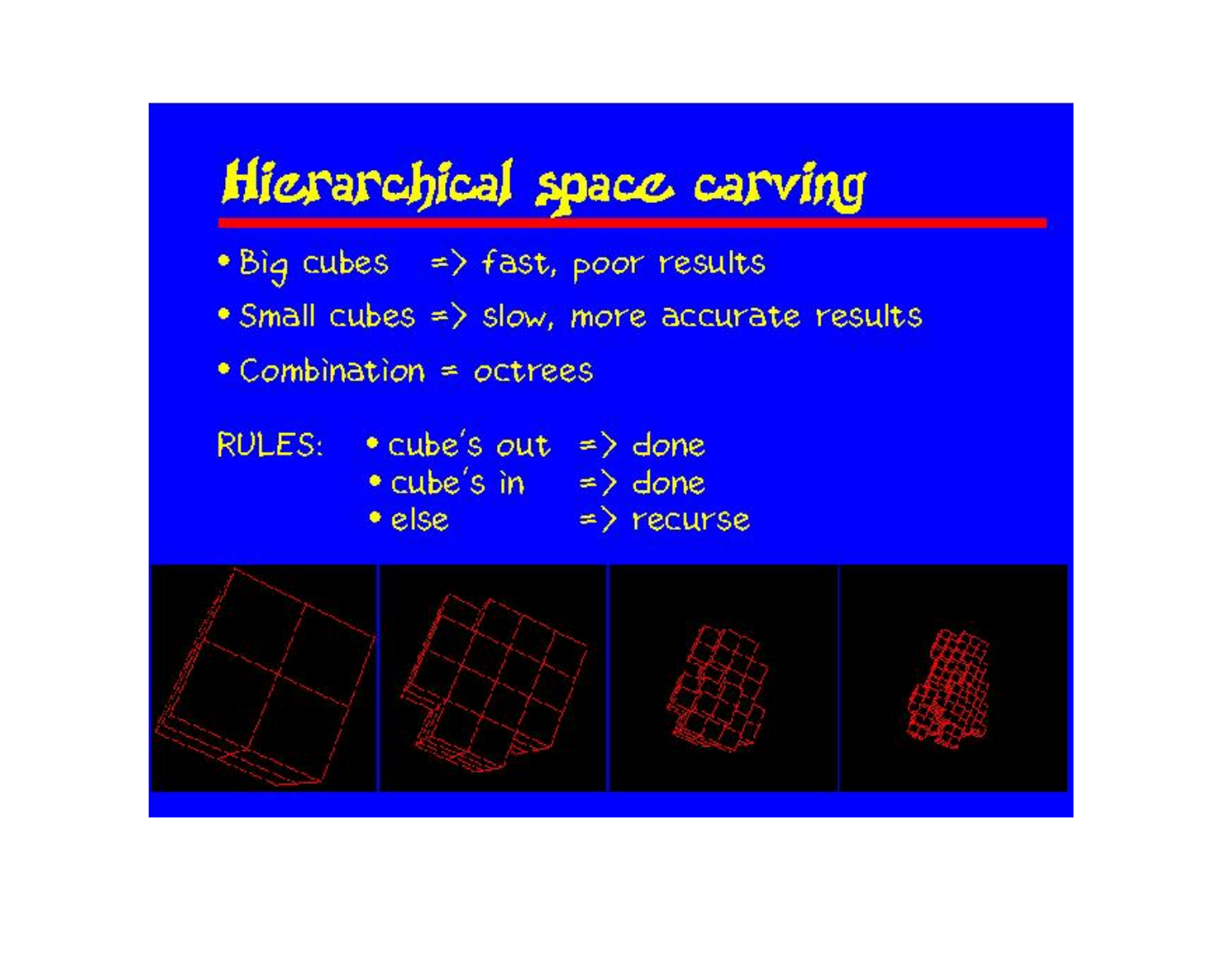# The rest of the chair

![](_page_44_Picture_1.jpeg)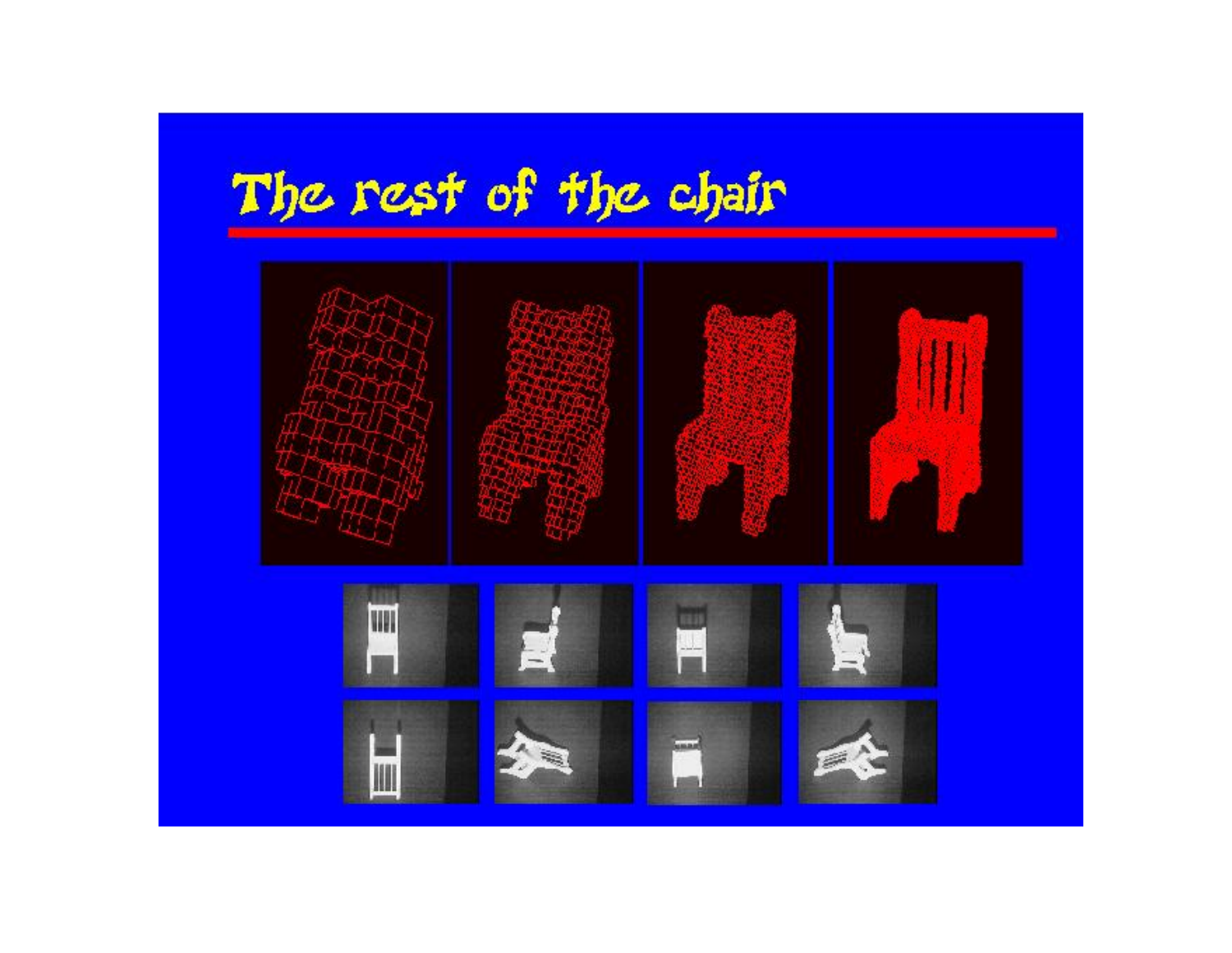# Sanc for a husky pup

![](_page_45_Figure_1.jpeg)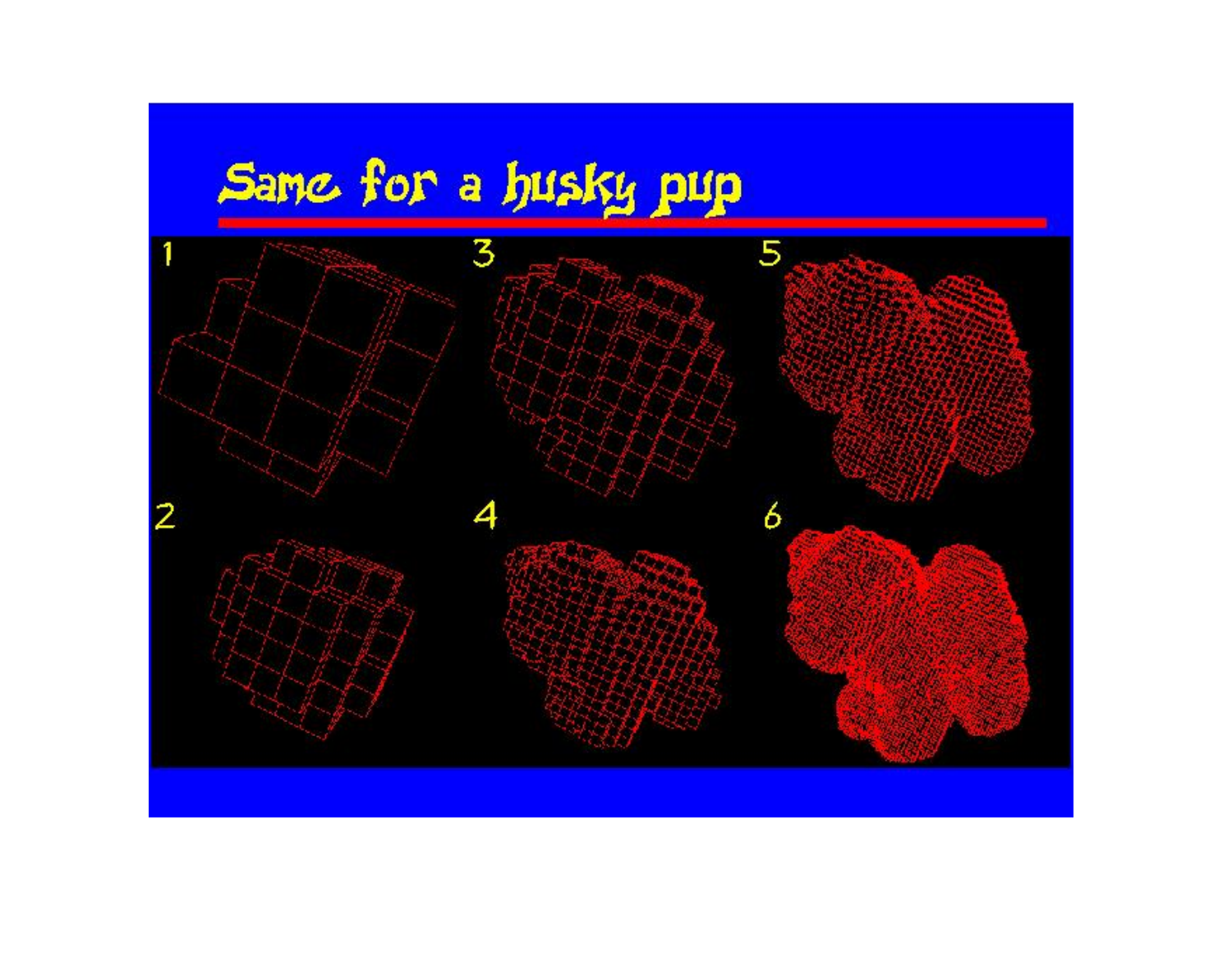## Optinizing the dog nesh

![](_page_46_Figure_1.jpeg)

#### Registered points

![](_page_46_Picture_3.jpeg)

Initial mesh

![](_page_46_Picture_5.jpeg)

Optimized mesh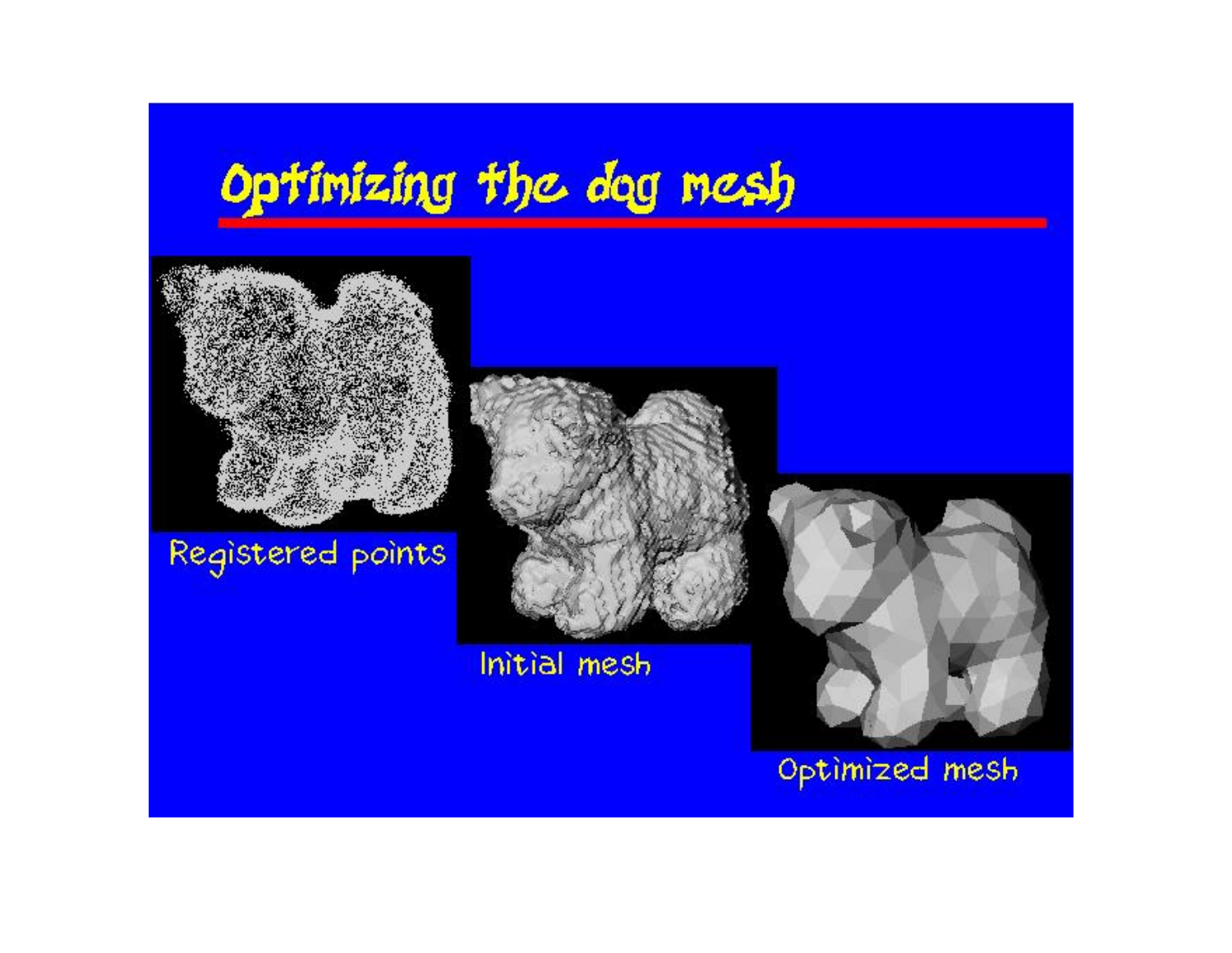## View dependent texturing

![](_page_47_Picture_1.jpeg)

![](_page_47_Picture_2.jpeg)